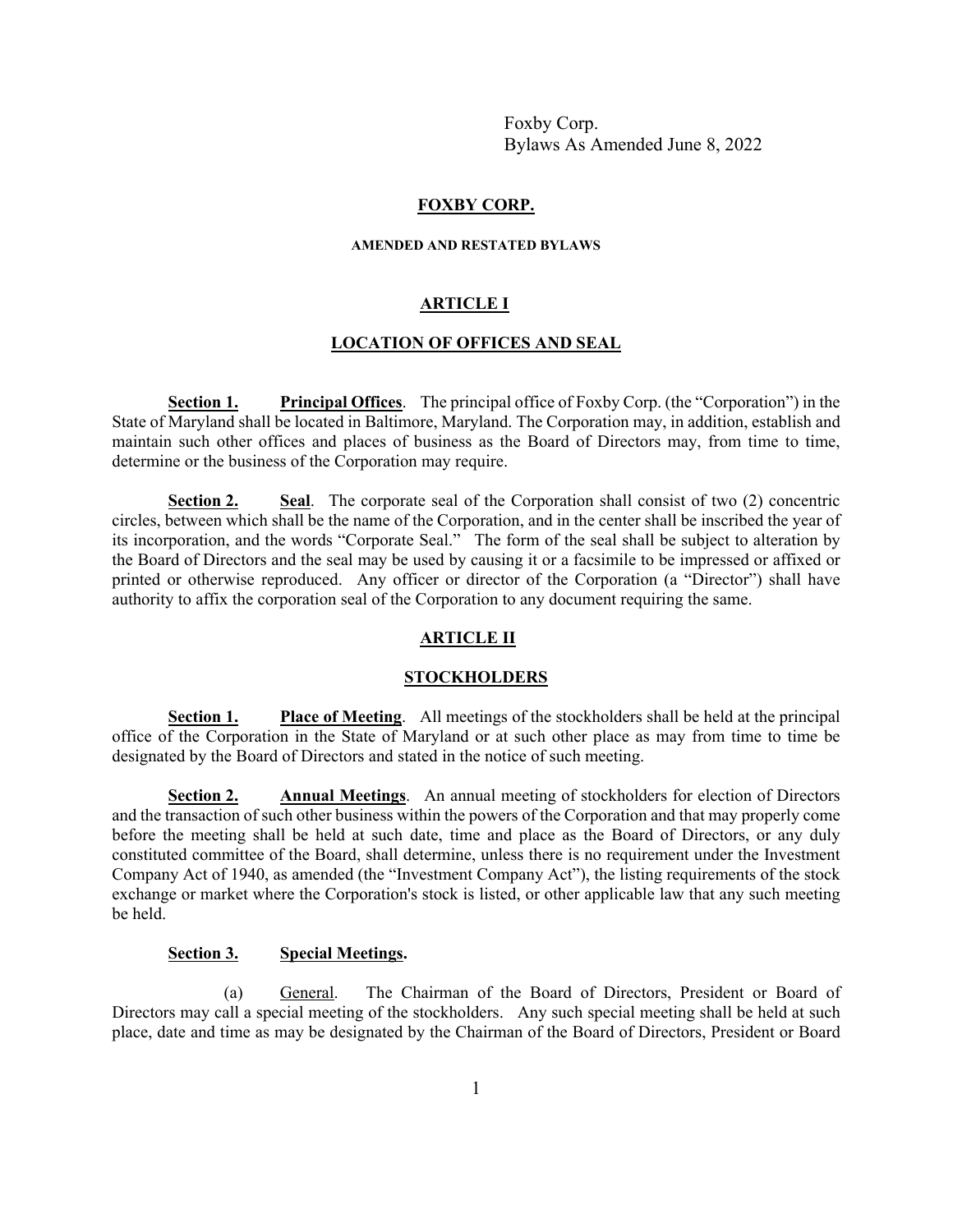of Directors, whoever has called the meeting. Subject to subsection (b) of this Article II, Section 3, a special meeting of stockholders shall also be called by the Secretary of the Corporation (the "Secretary") upon the written request of the stockholders entitled to cast not less than a majority of all the votes entitled to be cast at such meeting.

(b) Stockholder Requested Special Meetings. (1) Any stockholder of record (a "stockholder of record") is hereby defined for all purposes of these Bylaws as a stockholder whose name and address appears on the Corporation's stock ledger pursuant to Article VI hereof) seeking to have stockholders request a special meeting shall, by sending written notice to the Secretary (the "Record Date Request Notice"") by registered mail, return receipt requested, request the Board of Directors to fix a record date to determine the stockholders entitled to request a special meeting (the "Request Record Date""). The Record Date Request Notice shall set forth the purpose of the meeting and the matters proposed to be acted on at it, shall be signed by one or more stockholders of record as of the date of signature (or their agents duly authorized in writing), shall bear the date of signature of each such stockholder (or such agent) and shall set forth all information relating to each such stockholder that must be disclosed in solicitations of proxies for election of Directors in an election contest (even if an election contest is not involved), or is otherwise required, in each case pursuant to Regulation 14A (or any successor provision) under the Securities Exchange Act of 1934, as amended (the "Exchange Act"). Upon receiving the Record Date Request Notice, the Board of Directors may fix a Request Record Date. The Request Record Date shall not precede and shall not be more than twenty days after the close of business on the date on which the resolution fixing the Request Record Date is adopted by the Board of Directors. If the Board of Directors, within twenty days after the date on which a valid Record Date Request Notice is received, fails to adopt a resolution fixing the Request Record Date and make a public announcement of such Request Record Date, the Request Record Date shall be the close of business on the twentieth day after the first date on which the Record Date Request Notice is received by the Secretary.

(2) In order for any stockholder to request a special meeting, one or more written requests for a special meeting signed by stockholders of record (or their agents duly authorized in writing) as of the Request Record Date entitled to cast not less than a majority (the "Special Meeting Percentage") of all of the votes entitled to be cast at such meeting (the "Special Meeting Request") shall be delivered to the Secretary. In addition, the Special Meeting Request shall set forth the purpose of the meeting and the matters proposed to be acted on at it (which shall be limited to the matters set forth in the Record Date Request Notice received by the Secretary), shall bear the date of signature of each such stockholder (or such agent) signing the Special Meeting Request, shall set forth the name and address, as they appear in the Corporation's books, of each stockholder signing such request (or on whose behalf the Special Meeting Request is signed), the class, series and number of all shares of stock of the Corporation which are owned by each such stockholder, and the nominee holder for, and number of, shares owned by such stockholder beneficially but not of record, shall be sent to the Secretary by registered mail, return receipt requested, and shall be received by the Secretary within 60 days after the Request Record Date. Any requesting stockholder may revoke his, her or its request for a special meeting at any time by written revocation delivered to the Secretary.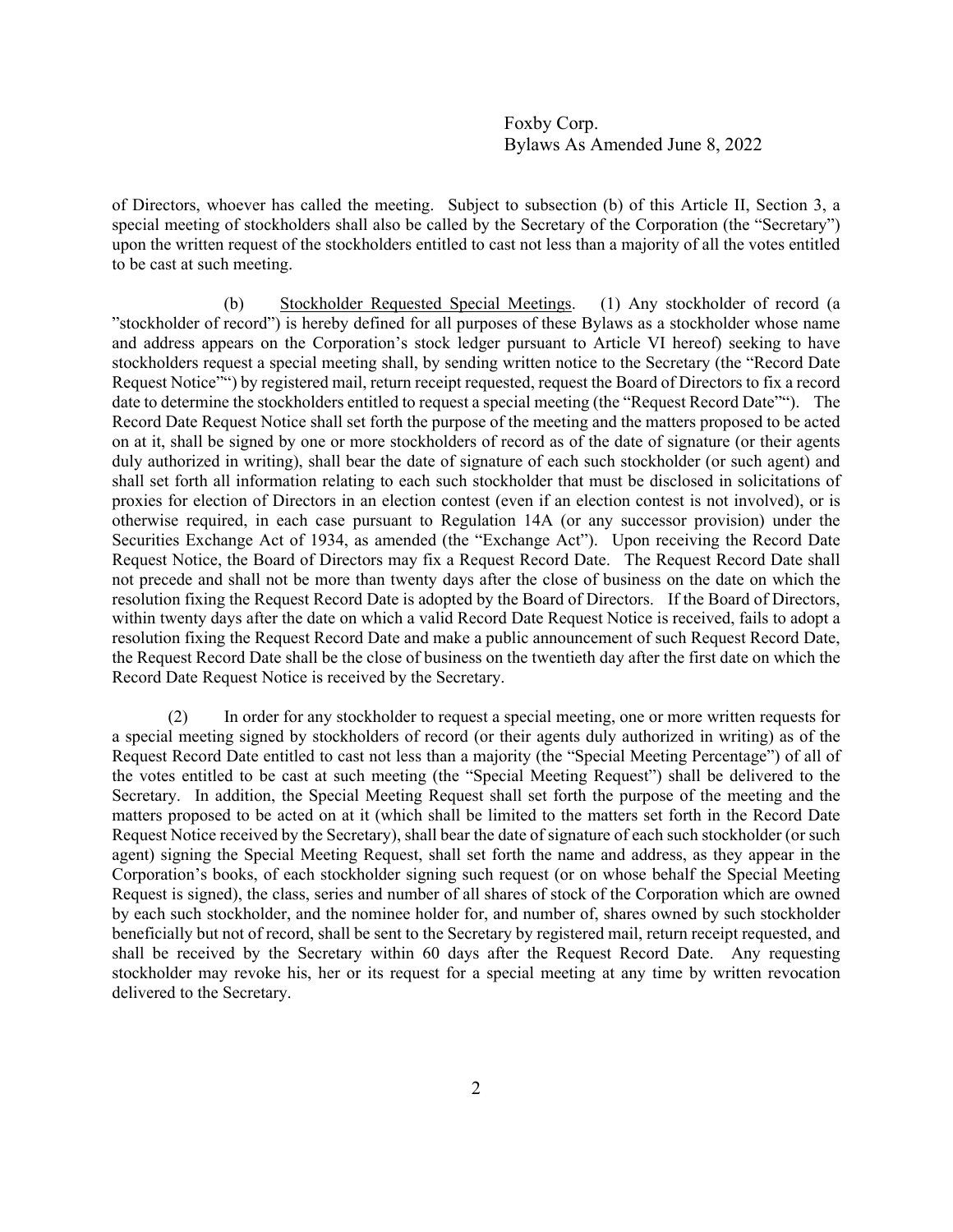(3) The Secretary shall inform the requesting stockholders of the reasonably estimated cost of preparing and mailing the notice of meeting (including the Corporation's proxy materials). Notwithstanding anything to the contrary herein, the Secretary shall not be required to call a special meeting upon stockholder request and such meeting shall not be held unless, in addition to the documents required by paragraph (2) of this Article II, Section 3(b), the Secretary receives payment of such reasonably estimated cost prior to the mailing of any notice of the meeting.

(4) In the case of any special meeting called by the Secretary upon the request of stockholders (a "Stockholder Requested Meeting"), such meeting shall be held at such place, date and time as may be designated by the Board of Directors; provided, however, that the date of any Stockholder Requested Meeting shall be not more than 90 days after the record date for such meeting (the "Meeting Record Date"); and provided further that if the Board of Directors fails to designate, within twenty days after the date that a valid Special Meeting Request is actually received by the Secretary (the "Delivery Date"), a date and time for a Stockholder Requested Meeting, then such meeting shall be held at 2:00 p.m. local time on the 90th day after the Meeting Record Date or, if such 90th day is not a Business Day (as defined below), on the first preceding Business Day; and provided further that in the event that the Board of Directors fails to designate a place for a Stockholder Requested Meeting within twenty days after the Delivery Date, then such meeting shall be held at the principal executive office of the Corporation. In fixing a date for any special meeting, the Chairman of the Board of Directors, President or Board of Directors may consider such factors as he, she or it deems relevant within the good faith exercise of business judgment, including, without limitation, the nature of the matters to be considered, the facts and circumstances surrounding any request for the meeting and any plan of the Board of Directors to call an annual meeting or a special meeting. In the case of any Stockholder Requested Meeting, if the Board of Directors fails to fix a Meeting Record Date that is a date within 30 days after the Delivery Date, then the close of business on the 30th day after the Delivery Date shall be the Meeting Record Date.

(5) If written revocations of requests for the special meeting have been delivered to the Secretary and the result is that stockholders of record (or their agents duly authorized in writing), as of the Request Record Date, entitled to cast less than the Special Meeting Percentage have delivered, and not revoked, requests for a special meeting to the Secretary, the Secretary shall: (i) if the notice of meeting has not already been mailed, refrain from mailing the notice of the meeting and send to all requesting stockholders who have not revoked such requests written notice of such revocation of a request for the special meeting, generally without identifying from whom the revocation was received, or (ii) if the notice of meeting has been mailed, revoke the notice of the meeting at any time before the commencement of the meeting. Any request for a special meeting received after the occurrence of (i) or (ii) above shall be considered a new Record Date Request Notice pursuant to Article II, Section 3 hereof.

(6) The Chairman of the Board of Directors, the President or the Board of Directors may appoint independent inspectors of elections to act as the agent of the Corporation for the purpose of promptly performing a ministerial review of the validity of any purported Special Meeting Request received by the Secretary. For the purpose of permitting the inspectors to perform such review, no such purported request shall be deemed to have been delivered to the Secretary until the earlier of (i) ten Business Days after receipt by the Secretary of such purported request and (ii) such date as the independent inspectors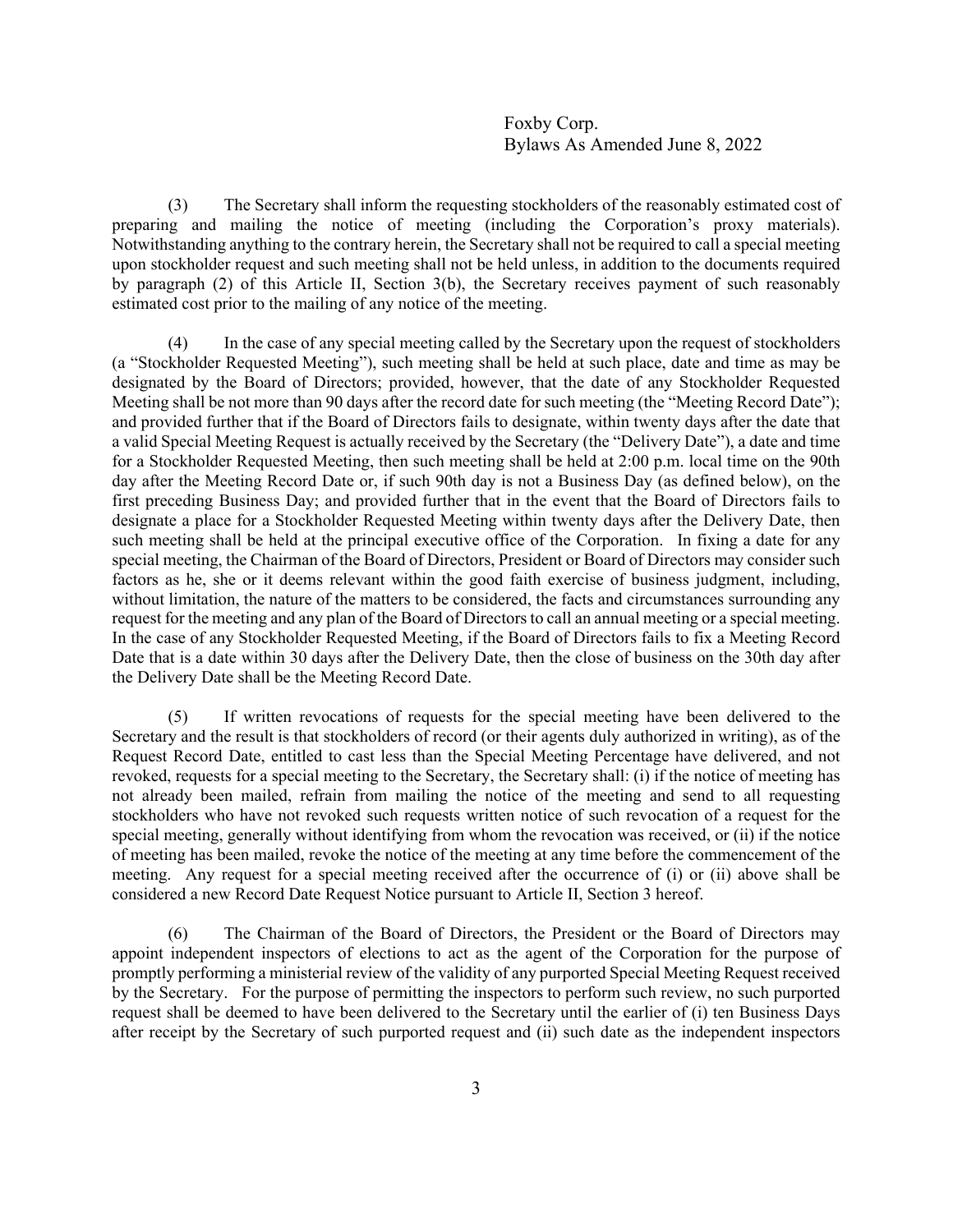certify to the Corporation as to whether the valid requests received by the Secretary represent at least a majority of the issued and outstanding shares of stock that would be entitled to vote at such meeting. Nothing contained in this paragraph (6) shall in any way be construed to suggest or imply that the Corporation or any stockholder shall not be entitled to contest the validity of any request, whether during or after such ten Business Day period, or to take any other action (including, without limitation, the commencement, prosecution or defense of any litigation with respect thereto, and the seeking of injunctive relief in such litigation).

(7) For purposes of these Bylaws, "Business Day" shall mean any day other than a Saturday, a Sunday or a day on which banking institutions in the State of Maryland are authorized or obligated by law or executive order to close.

**Section 4. Notice of Meetings.** The Secretary shall cause written or printed notice of the place, date and hour, and, in the case of a special meeting, the purpose or purposes for which the meeting is called, to be given, not less than 10 and not more than 90 days before the date of the meeting, to each stockholder entitled to vote at, or entitled to notice of, such meeting by leaving the same with such stockholder or at such stockholder's residence or usual place of business or by mailing it, postage prepaid, and addressed to such stockholder at his address as it appears on the records of the Corporation at the time of such mailing, or by transmitting it to the stockholder by electronic mail to any electronic mail address of the stockholder or by any other electronic means. If mailed, notice shall be deemed to be given when deposited in the United States mail addressed to the stockholder as aforesaid. Notice of any stockholders' meeting need not be given to any stockholder who shall sign a written waiver of such notice either before or after the time of such meeting, which waiver shall be filed with the records of such meeting, or to any stockholder who is present at such meeting in person or by proxy. Notice of adjournment of a stockholders' meeting to another time or place need not be given if such time and place are announced at the meeting. Irregularities in the notice of any meeting to, or the non-receipt of any such notice by, any of the stockholders shall not invalidate any action otherwise properly taken by or at such meeting.

**Section 5. Quorum; Adjournment of Meetings**. At any meeting of stockholders, the presence in person or by proxy of stockholders entitled to cast one-third of all the votes entitled to be cast at such meeting shall constitute a quorum, except with respect to any matter which, under applicable statutes or regulatory requirements, requires approval by a separate vote of one or more classes or series of stock, in which case the presence in person or by proxy of stockholders entitled to cast one-third of all the votes entitled to be cast by each class or series entitled to vote as a separate class or series on the matter shall constitute a quorum; but this section shall not affect any requirement under any statute or the charter (the "Charter") of the Corporation for the vote necessary for the adoption of any measure. A stockholders' meeting may be postponed before it is convened by making a public announcement (as defined in Section  $12(c)(3)$  of this Article II) of such postponement prior to the meeting. Notice of the date, time and place to which the meeting is postponed shall be given not less than ten days prior to such date and otherwise in the manner set forth in Section 4 of this Article II. A stockholders' meeting may be adjourned after it is convened by the chairman of the meeting one or more times for any reason, including the failure of a quorum to be present at the meeting or the failure of any proposal to receive sufficient votes for approval without further notice to a date not more than 120 days after the original record date. A stockholders'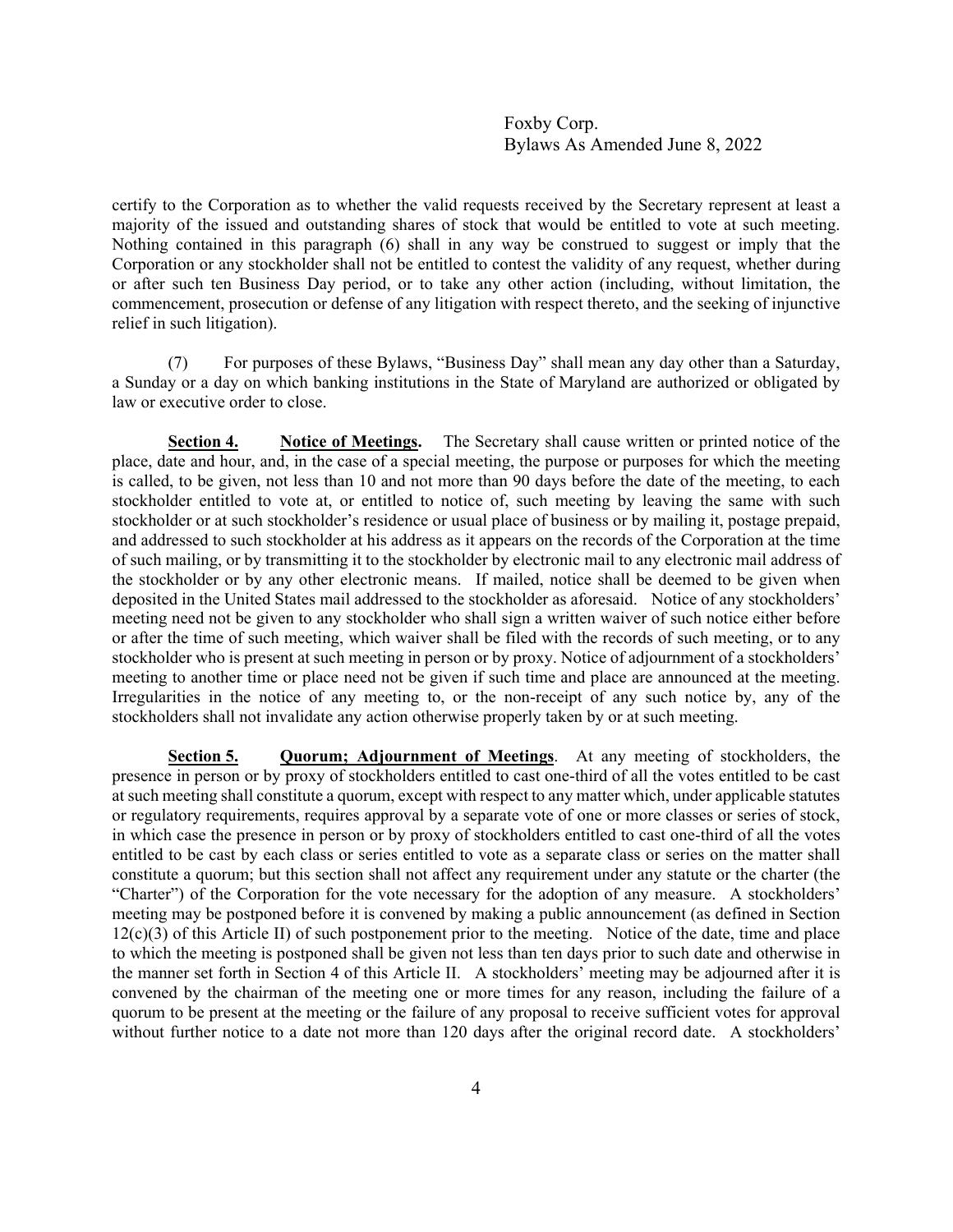meeting may be adjourned or recessed by the chairman of the meeting as to one or more proposals regardless of whether action has been taken on other matters. No notice of adjournment or recess of a meeting to another time or place need be given to stockholders if such time and place are announced at the meeting at which the adjournment or recess is taken. Any business that might have been transacted at the original meeting may be transacted at any postponed, adjourned, or recessed meeting. If, after the postponement or adjournment, a new record date is fixed for the postponed or adjourned meeting, the secretary shall give notice of the postponed or adjourned meeting to stockholders of record entitled to vote at such meeting. Any irregularities in the notice of any meeting or the nonreceipt of any such notice by any of the stockholders shall not invalidate any action otherwise properly taken at any such meeting.

The stockholders present either in person or by proxy, at a meeting which has been duly called and convened, may continue to transact business until adjournment, notwithstanding the withdrawal of enough stockholders to leave less than a quorum.

**Section 6. Voting**. Unless otherwise provided by the Charter, each outstanding share or fraction thereof, regardless of class, shall be entitled to one vote or fraction thereof, as the case may be, on each matter submitted to a vote of the stockholders. A majority of the votes cast at a meeting of stockholders duly called and at which a quorum is present shall be sufficient to approve any matter which may properly come before the meeting, unless more than a majority of votes cast is required by statute or the Charter or these Bylaws of the Corporation. The vote upon any question shall be by ballot whenever requested by any person entitled to vote, but, unless such a request is made, voting may be conducted in any way approved by the meeting. Abstentions and broker non-votes will be included for purposes of determining whether a quorum is present at a Shareholders' meeting but will not be treated as votes cast. Abstentions and broker non-votes, therefore, will have no effect on proposals which require a plurality or majority of votes cast for approval, but will have the same effect as a vote "against" on proposals requiring a majority or other specified percentage of outstanding voting securities for approval.

**Section 7. Inspectors.** The Board of Directors, in advance of any meeting, may, but need not, appoint one or more individual inspectors or one or more entities that designate individuals as inspectors to act at the meeting or any adjournment thereof. If an inspector or inspectors are not so appointed, the chairman of the meeting may appoint one or more inspectors. In case any person who may be appointed as an inspector fails to appear or act, the vacancy may be filled by appointment made by the Board of Directors in advance of the meeting or at the meeting by the chairman of the meeting. Each inspector so appointed shall first subscribe an oath or affirmation to execute faithfully the duties of inspector at such election with strict impartiality and according to the best of his ability, and shall after the election make a certificate of the result of the vote taken. No candidate for the office of Director shall be appointed such inspector.

The inspectors, if any, shall determine the number of shares outstanding and the voting power of each, the shares represented at the meeting, the existence of a quorum, the validity and effect of proxies, and shall receive votes, ballots or consents, hear and determine all challenges and questions arising in connection with the right to vote, count and tabulate all votes, ballots or consents, determine the result, and do such acts as are proper to conduct the election or vote with fairness to all stockholders. Each such report shall be in writing and signed by him or her or by a majority of them if there is more than one inspector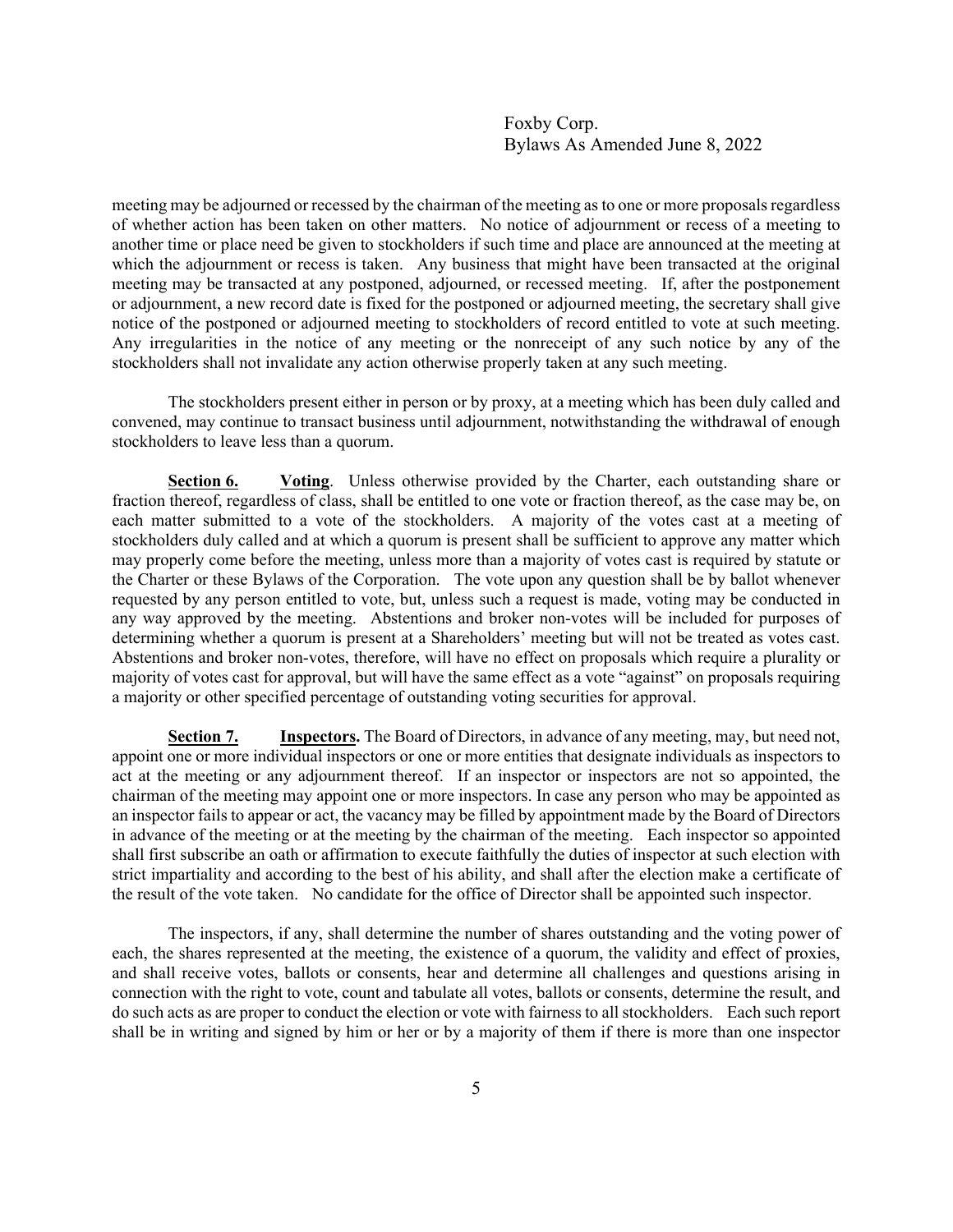acting at such meeting. If there is more than one inspector, the report of a majority shall be the report of the inspectors. The determination of such inspector or inspectors as to the number of shares outstanding and the voting power of each, the shares represented at the meeting, the existence of a quorum, the form, validity and effect of proxies or ballots, all challenges and questions arising in connection with the right to vote, the count or tabulation of all votes, ballots or consents, and all other matters upon which their certificate would be based shall be deemed final and conclusive, and such inspectors' determinations shall not be subject to challenge or review prior to or following the issuance of their certificate, unless such challenge or review is approved by the vote of a majority of the Board of Directors.

**Section 8. Stockholders Entitled to Vote**. If the Board of Directors sets a record date for the determination of stockholders entitled to notice of or to vote at any stockholders' meeting in accordance with these Bylaws, each stockholder of the Corporation shall be entitled to vote, in person or by proxy, each share of stock standing in his name on the books of the Corporation on such record date. If no record date has been fixed, the record date for the determination of stockholders entitled to notice of or to vote at a meeting of stockholders shall be the later of the close of business on the day on which notice of the meeting is mailed or the thirtieth day before the meeting, or, if notice is waived by all stockholders, at the close of business on the tenth day next preceding the day on which the meeting is held.

**Section 9. Validity of Proxies, Ballots**. In an uncontested matter or election of directors, a stockholder may cast the votes entitled to be cast by the shares of stock owned of record by the stockholder in person or by proxy executed by the stockholder or the stockholder's duly authorized agent in any manner not prohibited by law. In a contested matter or election of directors, a stockholder may cast the votes entitled to be cast by the shares of stock owned of record by the stockholder in person or by written proxy signed by the stockholder.Unless a proxy provides otherwise, it shall not be valid more than eleven months after its date. At every meeting of the stockholders, all proxies shall be received and taken in charge of and all ballots shall be received and canvassed by the Secretary of the Corporation or the person acting as secretary of the meeting before being voted, who shall decide all questions touching the qualification of voters, the validity of the proxies and the acceptance or rejection of votes, unless an inspector of election has been appointed for the meeting in which event such inspector of election shall decide all such questions.

**Section 10. Organization and Conduct of Stockholders' Meetings**. Every meeting of stockholders shall be conducted by an individual appointed by the Board of Directors to be chairman of the meeting or, in the absence of such appointment, by the Chairman of the Board of Directors or, in the case of a vacancy in the office or absence or unwillingness of the Chairman of the Board of Directors, by one of the following officers present at the meeting: the Vice Chairman of the Board of Directors, if there be one, the President, the officers of the Corporation in their order of rank and seniority, or, in the absence of such officers, a chairman chosen by the stockholders by the vote of a majority of the votes cast by stockholders present in person or by proxy. The Secretary, or, in the Secretary's absence, an Assistant Secretary, or in the absence of both the Secretary and Assistant Secretaries, a person appointed by the Board of Directors or, in the absence of such appointment, a person appointed by the chairman of the meeting shall act as secretary. In the event that the Secretary presides at a meeting of the stockholders, an Assistant Secretary, or in the absence of Assistant Secretaries, an individual appointed by the Board of Directors or the chairman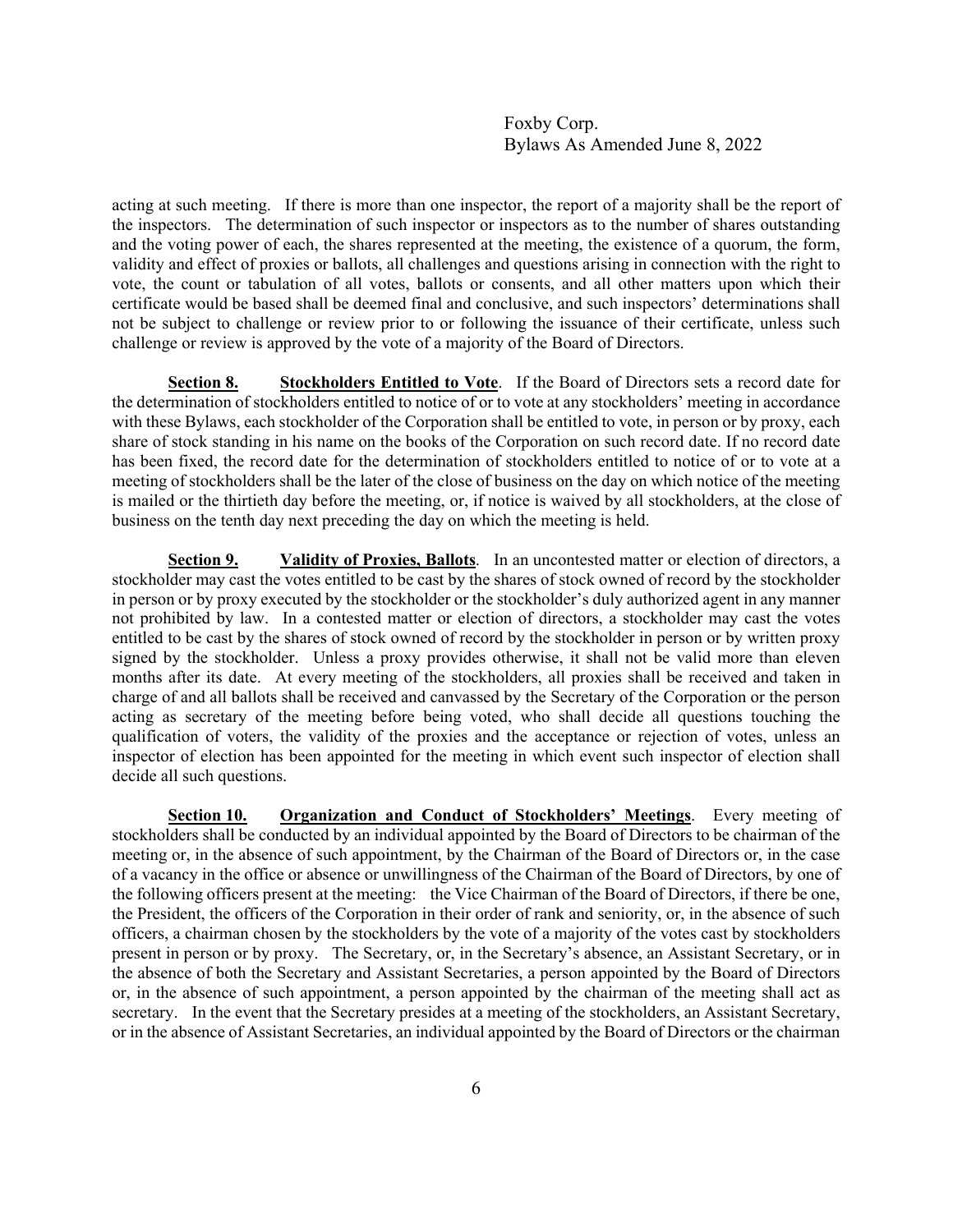of the meeting, shall record the minutes of the meeting. The order of business and all other matters of procedure at any meeting of stockholders shall be determined by the chairman of the meeting. The chairman of the meeting may prescribe such rules, regulations and procedures and take such action as, in the discretion of such chairman, are appropriate, including, without limitation, (a) restricting admission to the time set for the commencement of the meeting; (b) limiting attendance at the meeting to stockholders of record of the Corporation, their duly authorized proxies, and other such individuals as the chairman of the meeting may determine; (c) requiring proof of identification and ownership as a stockholder of record or authorization as proxy; (d) limiting participation at the meeting on any matter to stockholders of record of the Corporation entitled to vote on such matter, their duly authorized proxies, and other such individuals as the chairman of the meeting may determine; (e) limiting the time allotted to questions or comments by participants; (f) maintaining order and security at the meeting; (g) removing any stockholder or any other individual who refuses to comply with meeting procedures, rules or guidelines as set forth by the chairman of the meeting; and (h) recessing or adjourning the meeting to a later date and time and place announced at the meeting. Unless otherwise determined by the chairman of the meeting, meetings of stockholders shall not be required to be held in accordance with the rules of parliamentary procedure.

**Section 11. Action Without a Meeting**. Any action required or permitted to be taken by stockholders at a meeting of stockholders may be taken without a meeting if (a) all stockholders entitled to vote on the matter consent to the action in writing, (b) all stockholders entitled to notice of the meeting but not entitled to vote at it sign a written waiver of any right to dissent and (c) the consents and waivers are filed with the records of the meetings of stockholders.

# **Section 12. Advance Notice of Stockholder Nominations for Director and Other Stockholder Proposals**.

(a) **Annual Meetings of Stockholders.** (1) Nominations of individuals for election to the Board of Directors and the proposal of other business to be considered by the stockholders may be made at an annual meeting of stockholders (i) pursuant to the Corporation's notice of meeting, (ii) by or at the direction of the Board of Directors or (iii) by any stockholder of the Corporation who was a stockholder of record both at the time of giving of notice provided for in this Article II, Section 12(a) and at the time of the annual meeting, who is entitled to vote at the meeting and who has complied with this Article II, Section 12(a).

(2) For nominations or other business to be properly brought before an annual meeting by a stockholder pursuant to clause (iii) of subsection (a)(1) of this Article II, Section 12, the stockholder must have given timely notice thereof in writing to the Secretary of the Corporation and such other business must otherwise be a proper matter for action by the stockholders. To be timely, a stockholder's notice shall set forth all information required under this Article II, Section 12 and shall be delivered to the Secretary at the principal executive office of the Corporation not less than 90 days nor more than 120 days prior to the first anniversary of the date of mailing of the notice for preceding year's annual meeting; provided, however, that in the event that either the date of the mailing of the notice for the annual meeting is advanced or delayed by more than 30 days from the first anniversary of the date of the mailing of the notice of the preceding year's annual meeting or there was no annual meeting in the preceding year, notice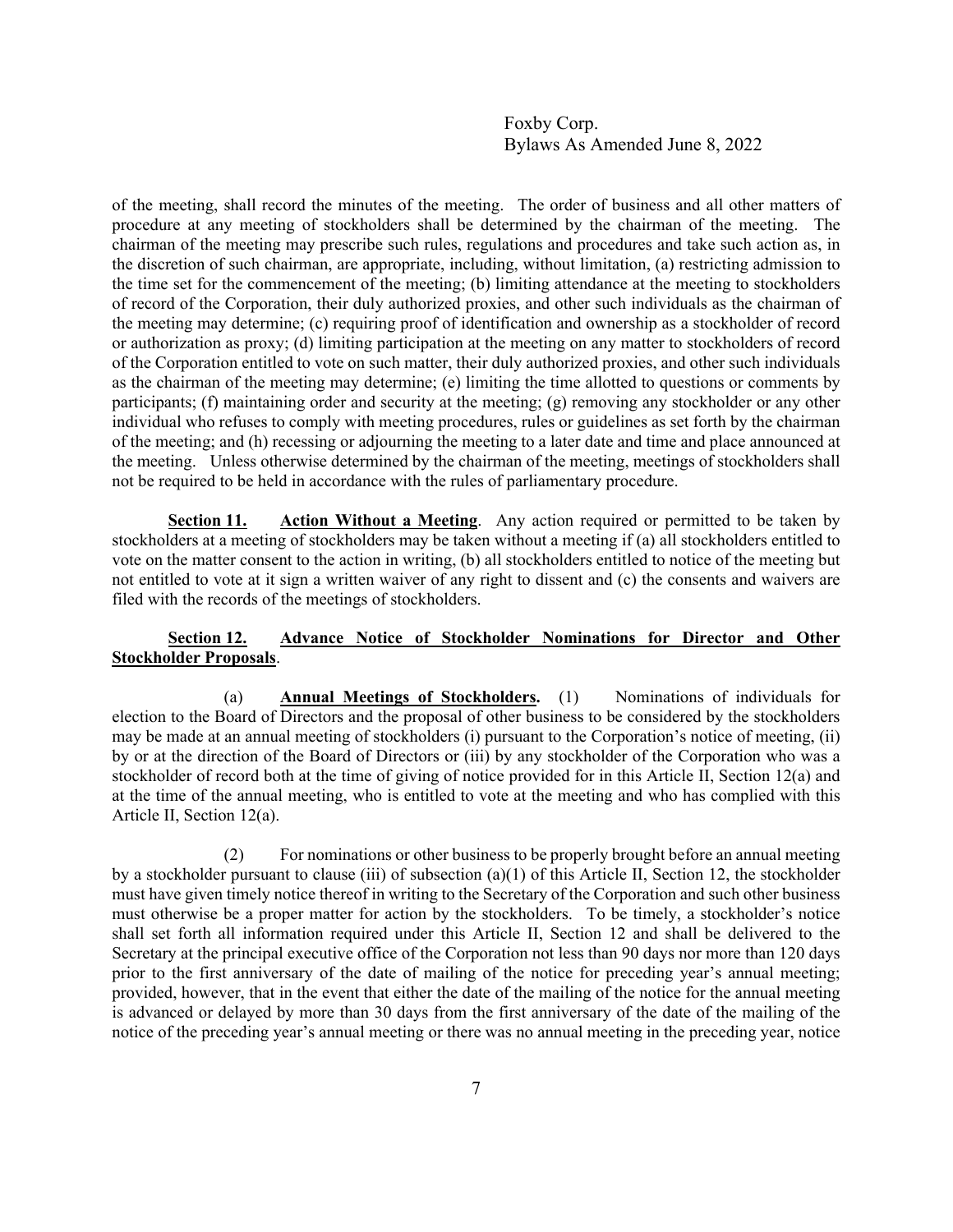by the stockholder to be timely must be so delivered not earlier than the 120th day prior to the date of the mailing of the notice of such annual meeting and not later than the close of business on the later of the 90th day prior to the date of the mailing of the notice for such annual meeting or the tenth day following the day on which public announcement of the date of such meeting is first made. In no event shall the public announcement of a postponement or adjournment of an annual meeting commence a new time period for the giving of a stockholder's notice as described above. Such stockholder's notice shall set forth (i) as to each individual whom the stockholder proposes to nominate for election or reelection as a Director, (A) the name, age, business address and residence address of such individual, (B) the class, series and number of any shares of stock of the Corporation that are beneficially owned by such individual, (C) the date such shares were acquired and the investment intent of such acquisition, (D) the determination of such stockholder as to whether any such individual is, or is not, an Interested Person (as defined in Section 2(a)(19) of the Investment Company Act) of the Corporation, and information regarding such individual that is sufficient, in the discretion of the Board of Directors or any committee thereof or any authorized officer of the Corporation, to verify such determination, (E) sufficient information to enable the Nominating Committee of the Board of Directors to make the determination as to the proposed nominee's qualifications required under Article III, Section 2(b) of the Bylaws and (F) all other information relating to such individual that is required to be disclosed in solicitations of proxies for election of Directors in an election contest (even if an election contest is not involved), or is otherwise required, in each case pursuant to Regulation 14A (or any successor provision) under the Exchange Act and the rules thereunder (including such individual's written consent to being named in the proxy statement as a nominee and to serving as a Director if elected); (ii) as to any other business that the stockholder proposes to bring before the meeting, a description of the business desired to be brought before the meeting, the reasons for proposing such business at the meeting, and any material interest in such business of such stockholder and any Stockholder Associated Person (as defined in subsection (c)(4) of this Article II, Section 12, below), individually or in the aggregate, including any anticipated benefit to the stockholder and any Stockholder Associated Person therefrom, (iii) as to the stockholder giving the notice and any Stockholder Associated Person, the class, series and number of all shares of stock of the Corporation which are owned by such stockholder and by such Stockholder Associated Person, if any, and the nominee holder for, and number of, shares owned beneficially but not of record by such stockholder and by any such Stockholder Associated Person and (iv) as to the stockholder giving the notice and any Stockholder Associated Person covered by clauses (ii) or (iii) of this paragraph (2) of this Article II, Section 12(a), the name and address of such stockholder, as they appear on the Corporation's stock ledger and current name and address, if different, and of such Stockholder Associated Person.

(3) Notwithstanding anything in this subsection (a) of this Article II, Section 12 to the contrary, in the event the Board of Directors increases or decreases the number of Directors in accordance with Article III, Section 2(a) of these Bylaws, and there is no public announcement of such action at least 100 days prior to the first anniversary of the date of the preceding year's annual meeting, a stockholder's notice required by this Article II, Section 12(a) shall also be considered timely, but only with respect to nominees for any new positions created by such increase, if it shall be delivered to the Secretary at the principal executive office of the Corporation not later than the close of business on the tenth day following the day on which such public announcement is first made by the Corporation.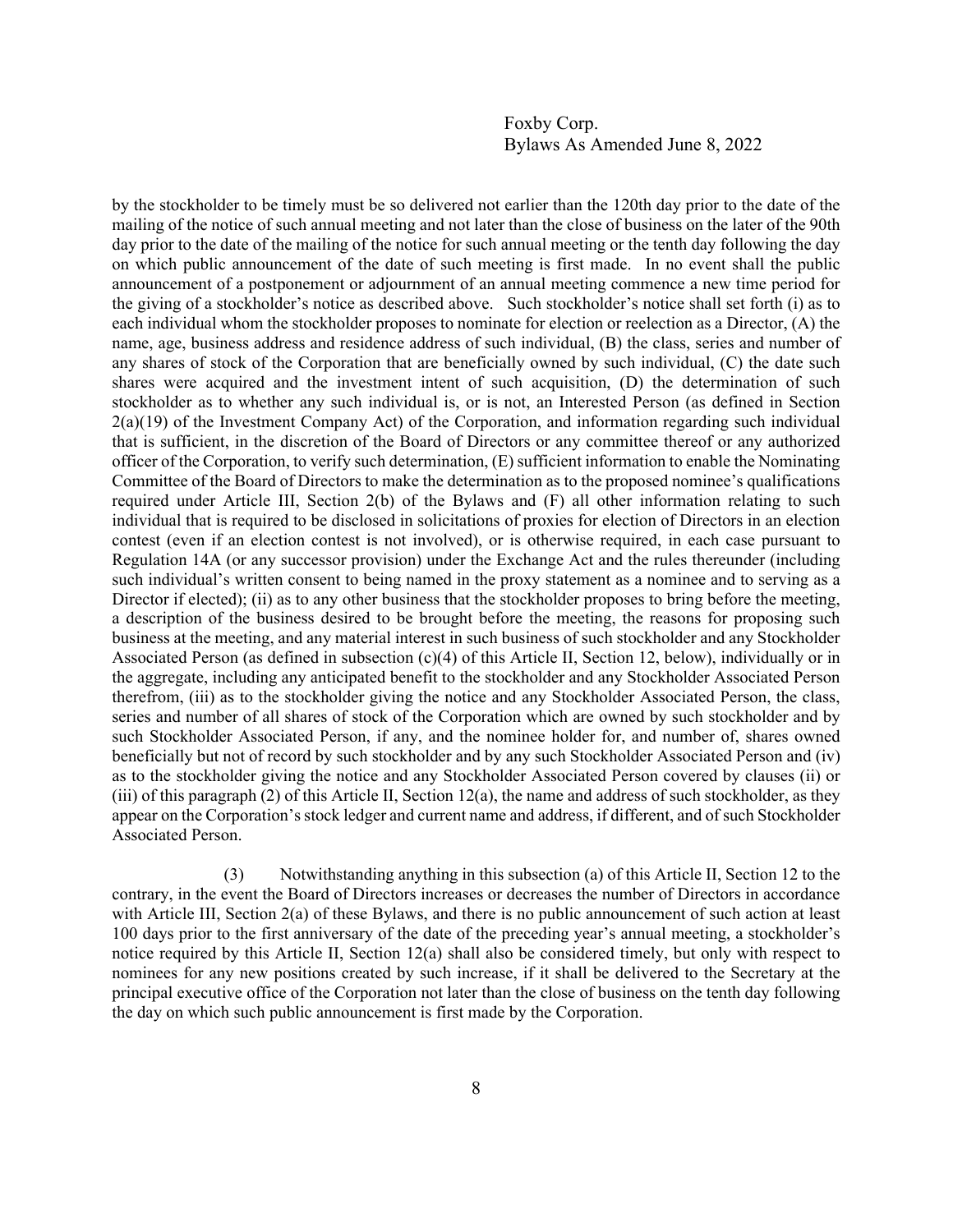(b) **Special Meetings of Stockholders.** Only such business shall be conducted at a special meeting of stockholders as shall have been brought before the meeting pursuant to the Corporation's notice of meeting. Nominations of individuals for election to the Board of Directors may be made at a special meeting of stockholders at which Directors are to be elected (i) pursuant to the Corporation's notice of meeting, (ii) by or at the direction of the Board of Directors or (iii) provided that the Board of Directors has determined that Directors shall be elected at such special meeting, by any stockholder of the Corporation who is a stockholder of record both at the time of giving of notice provided for in this Article II, Section 12 and at the time of the special meeting, who is entitled to vote at the meeting and who complied with the notice procedures set forth in this Article II, Section 12. In the event the Corporation calls a special meeting of stockholders for the purpose of electing one or more individuals to the Board of Directors, any such stockholder may nominate an individual or individuals (as the case may be) for election as a Director as specified in the Corporation's notice of meeting, if the stockholder's notice required by subsection (a)(2) of this Article II, Section 12 shall be delivered to the Secretary at the principal executive office of the Corporation not earlier than the 120th day prior to such special meeting and not later than the close of business on the later of the 90th day prior to such special meeting or the tenth day following the day on which public announcement is first made of the date of the special meeting and of the nominees proposed by the Board of Directors to be elected at such meeting. In no event shall the public announcement of a postponement or adjournment of a special meeting commence a new time period for the giving of a stockholder's notice as described above.

(c) **General.** (1) Upon written request by the Secretary or the Board of Directors or any committee thereof, any stockholder proposing a nominee for election as a Director or any proposal for other business at a meeting of stockholders shall provide, within five Business Days of delivery of such request (or such other period as may be specified in such request), written verification, satisfactory, in the discretion of the Board of Directors or any committee thereof or any authorized officer of the Corporation, to demonstrate the accuracy of any information submitted by the stockholder pursuant to this Article II, Section 12. If a stockholder fails to provide such written verification within such period, the information as to which written verification was requested may be deemed not to have been provided in accordance with this Article II, Section 12.

(2) Only such individuals who are nominated in accordance with this Article II, Section 12 shall be eligible for nomination for election as Directors, and only such business shall be conducted at a meeting of stockholders as shall have been brought before the meeting in accordance with this Article II, Section 12. The chairman of the meeting shall have the sole and final power to determine at any time prior to or at the meeting whether a nomination or any other business proposed to be brought before the meeting was made or proposed, as the case may be, in accordance with this Article II, Section 12. No action by the Corporation or any other person shall be deemed an amendment or waiver of the requirements of this Article II, Section 12 unless approved by a resolution adopted by the Board of Directors.

(3) For purposes of this Article II, Section 12, "public announcement" shall mean disclosure (i) reported by the Dow Jones News Service, Associated Press or comparable news service, (ii) in a document publicly filed by the Corporation with the Securities and Exchange Commission, or (iii) in a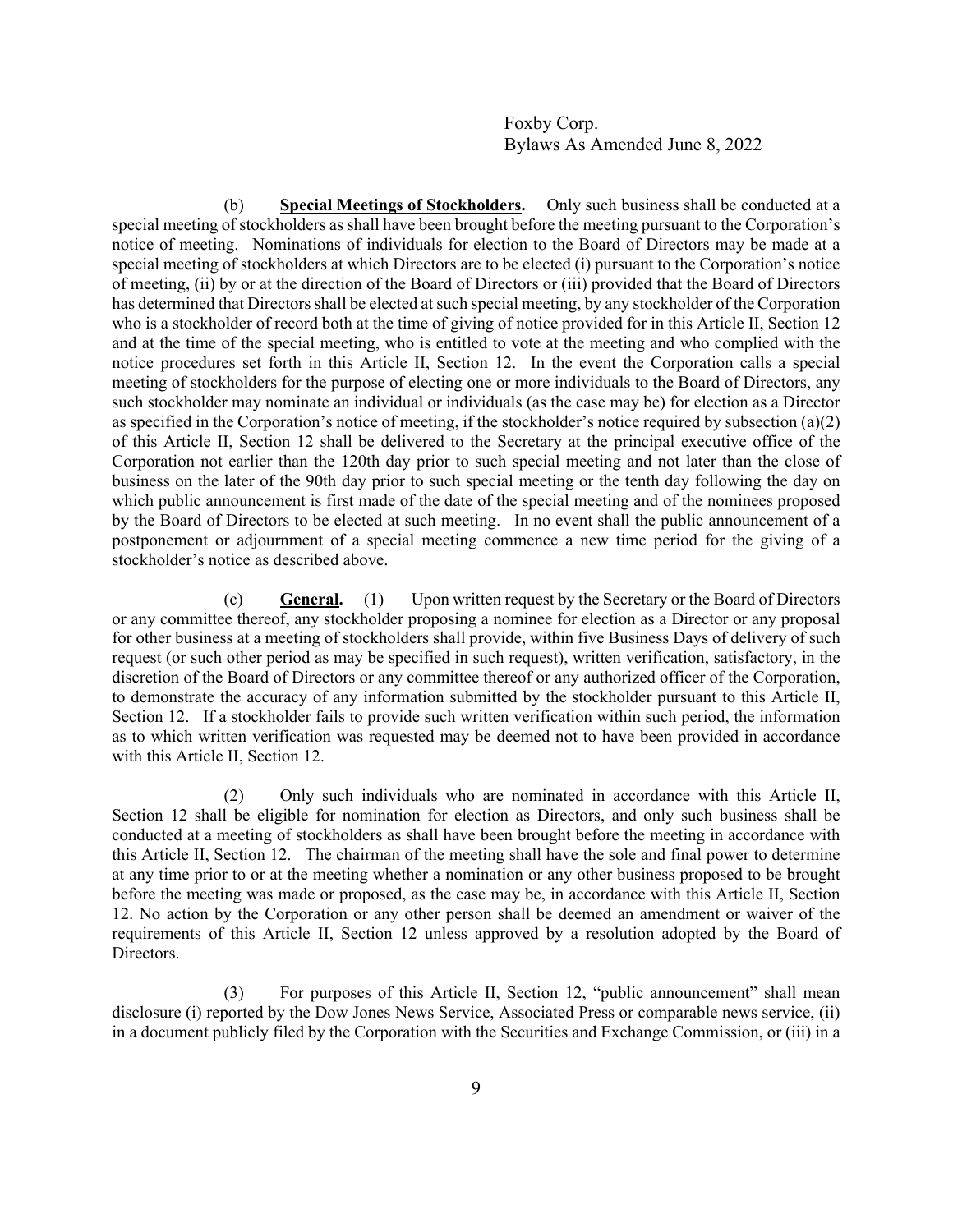document posted on the Corporation's website or disseminated by the Corporation through a press release distribution service.

(4) For purposes of this Article II, Section 12, "Stockholder Associated Person" of any stockholder shall mean (i) any person controlling, directly or indirectly, or acting in concert with, such stockholder, (ii) any beneficial owner of shares of stock of the Corporation owned of record or beneficially by such stockholder and (iii) any person controlling, controlled by or under common control with such Stockholder Associated Person.

(5) Notwithstanding the foregoing provisions of this Article II, Section 12, a stockholder shall also comply with all applicable requirements of the Corporation's Charter, and Bylaws (including without limitation Article III, Section 2 regarding qualifications), state law, and of the Exchange Act and the Investment Company Act and any rules and regulations thereunder with respect to the matters set forth in this Article II, Section 12. Nothing in this Article II, Section 12 shall be deemed to affect any right of a stockholder to request inclusion of a proposal in, nor the right of the Corporation to omit a proposal from, the Corporation's proxy statement pursuant to Rule 14a-8 (or any successor provision) under the Exchange Act.

**Section 13. Maryland Control Share Acquisition Act**. Pursuant to a resolution adopted by the Board of Directors in accordance with Section 3-702(c)(4) of the Maryland General Corporation Law (the "MGCL"), the Corporation is subject to Title 3, Subtitle 7 of the MGCL (the "Control Share Act"), which shall apply to any acquisition or proposed acquisition of shares of stock of the Corporation to the extent provided therein, subject to any limitations under the Investment Company Act. Notwithstanding the foregoing, the Control Share Act shall not apply to any acquisition or proposed acquisition of shares of stock of the Corporation by Midas Management Corporation, the Corporation's investment manager, or any of its affiliates or by any director or officer of the Corporation.

# **ARTICLE III**

#### **BOARD OF DIRECTORS**

**Section 1. Powers**. Except as otherwise provided by law, by the Charter or by these Bylaws, the business and affairs of the Corporation shall be managed under the direction of, and all the powers of the Corporation shall be exercised by or under authority of, its Board of Directors.

## **Section 2. Terms of Directors: Qualifications**.

(a) **Terms of Directors.** (1) The total number of Directors of the Corporation shall be fixed only by the vote of the Board of Directors, including the affirmative vote of a majority of the members of the Continuing Directors Committee, as defined in Article IV, Section 7 of these Bylaws.

(2) At each annual meeting of stockholders, the stockholders shall elect Directors to hold office until the next annual meeting of stockholders and until their respective successors are elected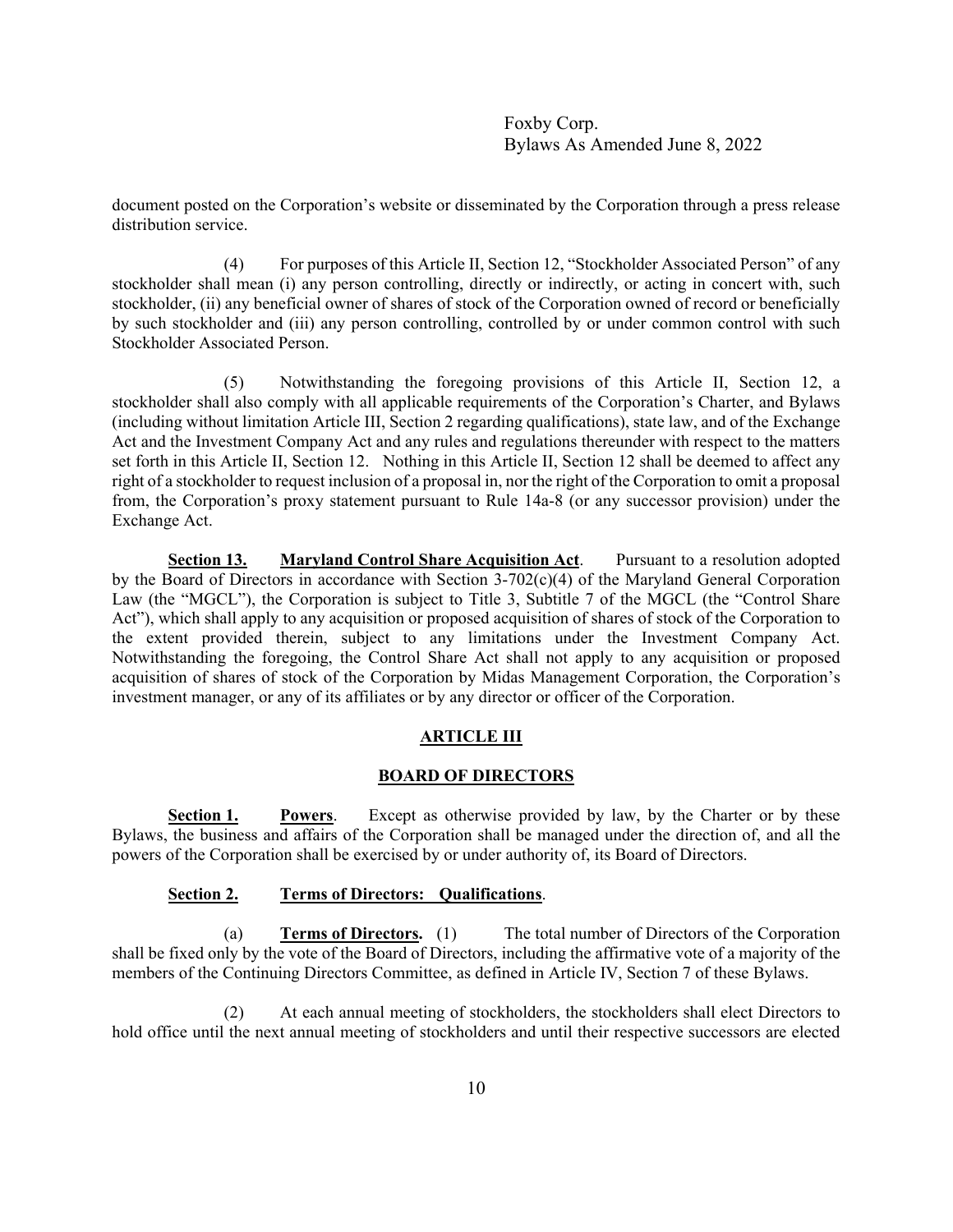and qualify. A Director not elected annually in accordance with Maryland law shall be deemed to be continuing in office and not holding over under Section 2-405(a) of the MGCL until after the time at which an annual meeting is required to be held.

 (3) This Article III, Section 2(a) may be amended, modified, repealed or supplemented only by the affirmative vote of a majority of the Board of Directors, including the affirmative vote of a majority of the members of the Continuing Directors Committee.

(b) **Qualifications.** (1) To qualify as a nominee for a directorship or election as a Director, an individual, at the time of nomination or election as the case may be, (i)(A) shall be a resident United States citizen and have substantial expertise, experience or relationships relevant to the business of the Corporation, (B) shall have a master's degree in economics, finance, business administration or accounting, a graduate professional degree in law from an accredited university or college in the United States or the equivalent degree from an equivalent institution of higher learning in another country, or a certification as a public accountant in the United States, or be deemed an "audit committee financial expert" as such term is defined in the Sarbanes-Oxley Act of 2002 (or other applicable law); (C) shall not serve as a director or officer of another closed-end investment company unless such company is sponsored or managed by the Corporation's investment manager or investment adviser or by an affiliate of either; and (D) shall not serve or have served within the past three years as a director of any closed-end investment company which, while such individual was serving as a director or within one year after the end of such service, ceased to be a closed-end investment company registered under the Investment Company Act, unless such individual was initially nominated for election as a director by the board of directors of such closed-end investment company, or (ii) shall be a current Director of the Corporation.

(2) In addition, to qualify as a nominee for a directorship or election as a Director at the time of nomination or election as the case may be, (i) an incumbent nominee shall not have violated any provision of the Conflicts of Interest and Corporate Opportunities Policy (the "Policy"), adopted by the Board on July 8, 2003, as subsequently amended or modified, and (ii) an individual who is not an incumbent Director shall not have a relationship, hold any position or office or otherwise engage in, or have engaged in, any activity that would result in a violation of the Policy if the individual were elected as a Director.

(3) In addition, to qualify as a nominee for a directorship or election as a Director at the time of nomination or election as the case may be, a person shall not, if elected as a Director, cause the Corporation to be in violation of, or not in compliance with, applicable law, regulation or regulatory interpretation, or the Corporation's Charter, or any general policy adopted by the Board of Directors regarding either retirement age or the percentage of Interested Persons and non-Interested Persons to comprise the Corporation's Board of Directors.

(4) The Nominating Committee of the Board of Directors, in its sole discretion, shall determine whether an individual satisfies the foregoing qualifications. Any individual not so nominated by the Nominating Committee of the Board of Directors shall be deemed not to satisfy the foregoing qualifications, unless the Nominating Committee adopts a resolution setting forth the affirmative determination that such individual satisfied the foregoing qualifications. Any individual who does not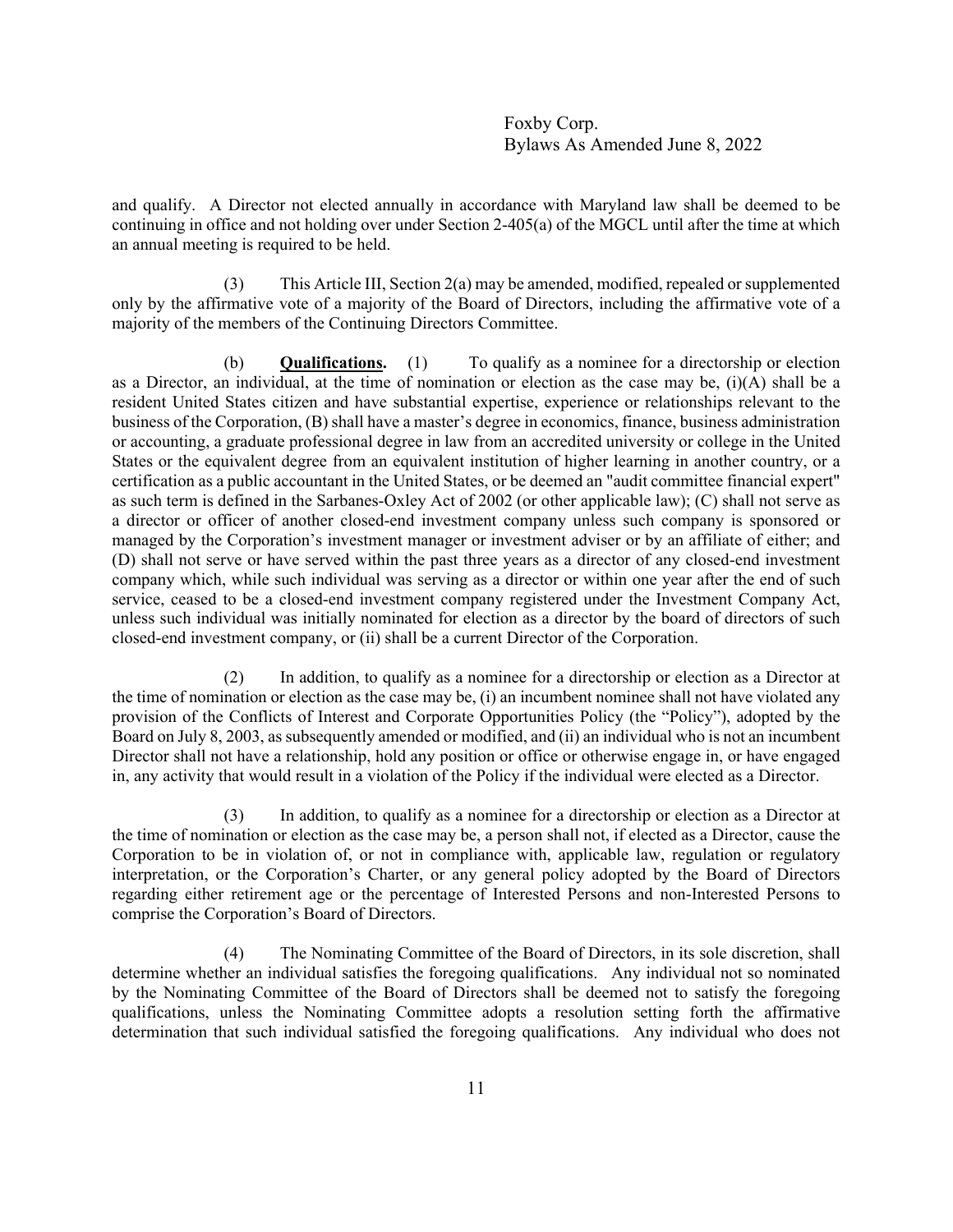satisfy the qualifications set forth herein, unless waived by the Nominating Committee, shall not be eligible for nomination or election as a Director and the selection and nomination, or recommendation for nomination by the Board of Directors, of candidates for election by the Nominating Committee shall be deemed to be its determination such qualifications are satisfied or waived for such candidate.

(c) **Election**. Unless all nominees for Director are approved by a majority of the members of the Continuing Directors Committee, the affirmative vote of the holders of at least 66 2/3% of the outstanding shares of all classes of voting stock, voting together, shall be required to elect a Director. If all nominees for Director are approved by a majority of the members of the Continuing Directors Committee, a plurality of all the votes cast at a meeting at which a quorum is present shall be sufficient to elect a Director.

**Section 3. Vacancies and Newly Created Directorships**. Each vacancy on the Board of Directors of the Corporation may be filled only by the affirmative vote of a majority of the remaining Directors in office, even if the remaining Directors do not constitute a quorum.

**Section 4. Place of Meeting**. The Directors may hold their meetings, have one or more offices, and keep the books of the Corporation at any office or offices of the Corporation or at any other place as they may from time to time by resolution determine, or in the case of meetings, as they may from time to time by resolution determine or as shall be specified or fixed in the respective notices or waivers of notice thereof.

**Section 5. Annual and Regular Meetings**. The annual meeting of the Board of Directors for choosing officers and transacting other proper business shall be the next regularly scheduled Board meeting following the annual stockholders' meeting, at such time and place as the Board may determine. The Board of Directors from time to time may provide by resolution for the holding of regular meetings and fix their time and place as the Board of Directors may determine. Notice of such annual and regular meetings need not be in writing, provided that notice of any change in the time or place of such meetings shall be communicated promptly to each Director not present at the meeting at which such change was made in the manner provided in Section 8 of this Article III for notice of special meetings. Members of the Board of Directors or any committee designated thereby may participate in a meeting of such Board or committee by means of a conference telephone or similar communications equipment by means of which all persons participating in the meeting can hear each other at the same time, and participation by such means shall constitute presence in person at a meeting.

**Section 6. Special Meetings**. Special meetings of the Board of Directors may be held at any time or place and for any purpose when called by the Chairman of the Board, President or a majority of Directors then in office.

**Section 7. Notice**. Notice of any special meeting of the Board of Directors shall be delivered personally or by telephone, electronic means (including email, meeting invitation or otherwise), facsimile transmission, United States mail or courier to each Director at his or her business or residence address. Notice by personal delivery, telephone, electronic means or facsimile transmission shall be given at least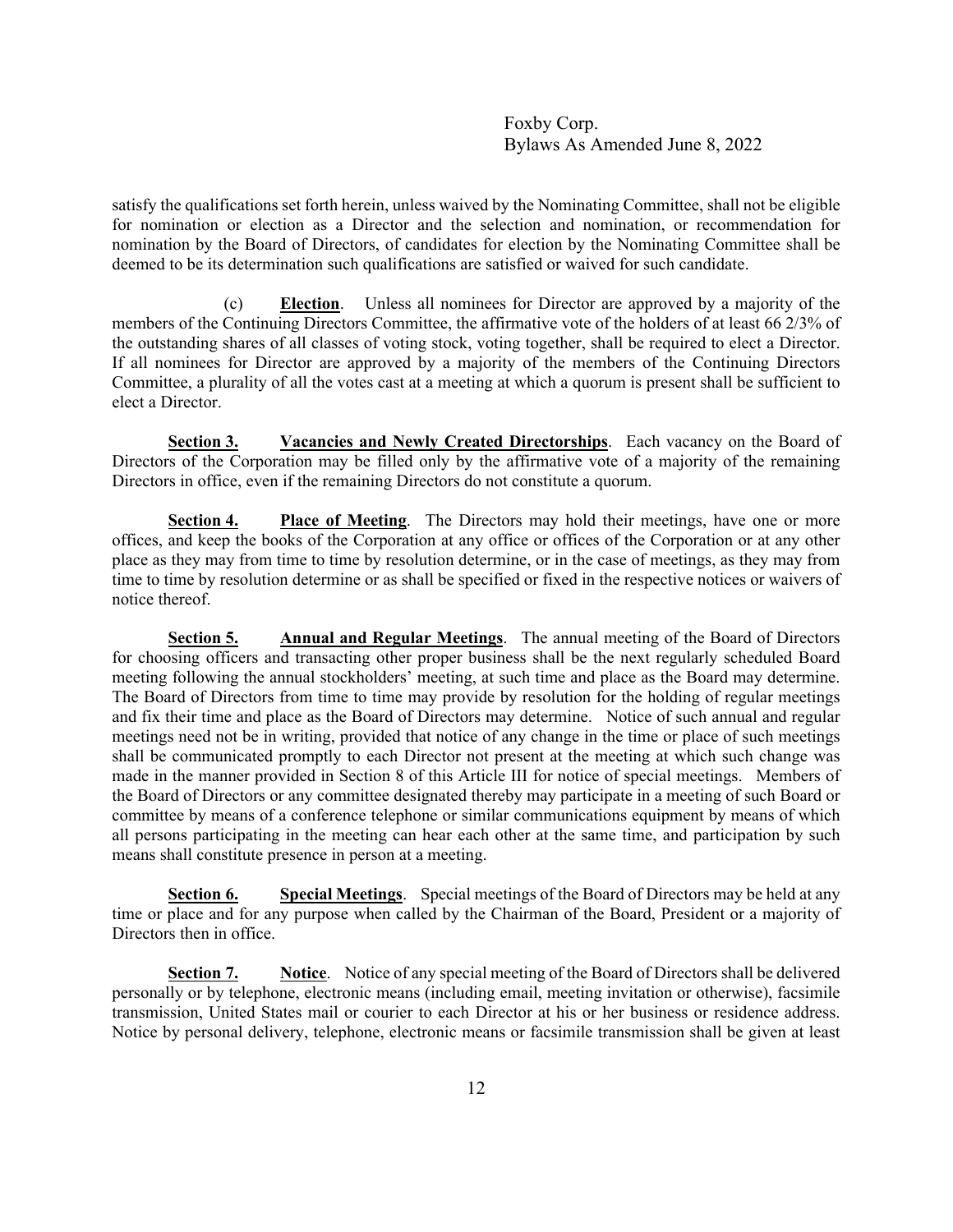24 hours prior to the meeting. Notice by United States mail shall be given at least three days prior to the meeting. Notice by courier shall be given at least two days prior to the meeting. Telephone notice shall be deemed to be given when the Director or his or her agent is personally given such notice in a telephone call to which the Director or his or her agent is a party. Electronic means notice shall be deemed to be given upon transmission of the message to the electronic means address given to the Corporation by the Director. Facsimile transmission notice shall be deemed to be given upon completion of the transmission of the message to the number given to the Corporation by the Director and receipt of a completed answerback indicating receipt. Notice by United States mail shall be deemed to be given when deposited in the United States mail properly addressed, with postage thereon prepaid. Notice by courier shall be deemed to be given when deposited with or delivered to a courier properly addressed. Neither the business to be transacted at, nor the purpose of, any annual, regular or special meeting of the Board of Directors need be stated in the notice, unless specifically required by statute or these Bylaws.

**<u>Section 8.</u> Waiver of Notice**. No notice of any meeting of the Board of Directors or a committee of the Board need be given to any Director who is present at the meeting or who waives notice of such meeting in writing (which waiver shall be filed with the records of such meeting), either before or after the meeting.

**Section 9. Quorum and Voting.** At all meetings of the Board of Directors, the presence of a majority of the Directors then in office shall constitute a quorum for the transaction of business. In the absence of a quorum, a majority of the Directors present may adjourn the meeting, from time to time, until a quorum shall be present. The action of a majority of Directors present at a meeting at which a quorum is present shall be the action of the Board of Directors, unless the concurrence of a greater proportion is required for such action by law, by the Charter or by these Bylaws. If enough Directors have withdrawn from a meeting to leave less than a quorum but the meeting is not adjourned, the action of a majority of Directors, which is not less than the number necessary to approve the matter if a quorum were constituted, shall be the action of the Board of Directors, unless the concurrence of a greater proportion is required for such action by applicable statute or by the Charter.

**Section 10.** Action Without a Meeting. Any action required or permitted to be taken at any meeting of the Board of Directors or of any committee thereof may be taken without a meeting if a consent to such action is executed in writing or by electronic means by all Directors of the Board or of any committee, as the case may be, and such consent is filed with the minutes of proceedings of the Board or committee.

**Section 11. Compensation of Directors**. Except as otherwise provided in this Article III, Section 11, Directors shall be entitled to receive such compensation from the Corporation for their services as may from time to time be determined by resolution of the Board of Directors. A Director who is an Affiliated Person of a holder of more than 5% of the outstanding shares of the Corporation shall not be entitled to fees or expenses arising out of service as a Director of the Corporation.

**Section 12. Director Duties and Oversight**. In accordance with Section 2-405.1(c) of the MGCL, the Directors have the duty to act (i) in good faith, (ii) in a manner the Directors reasonably believe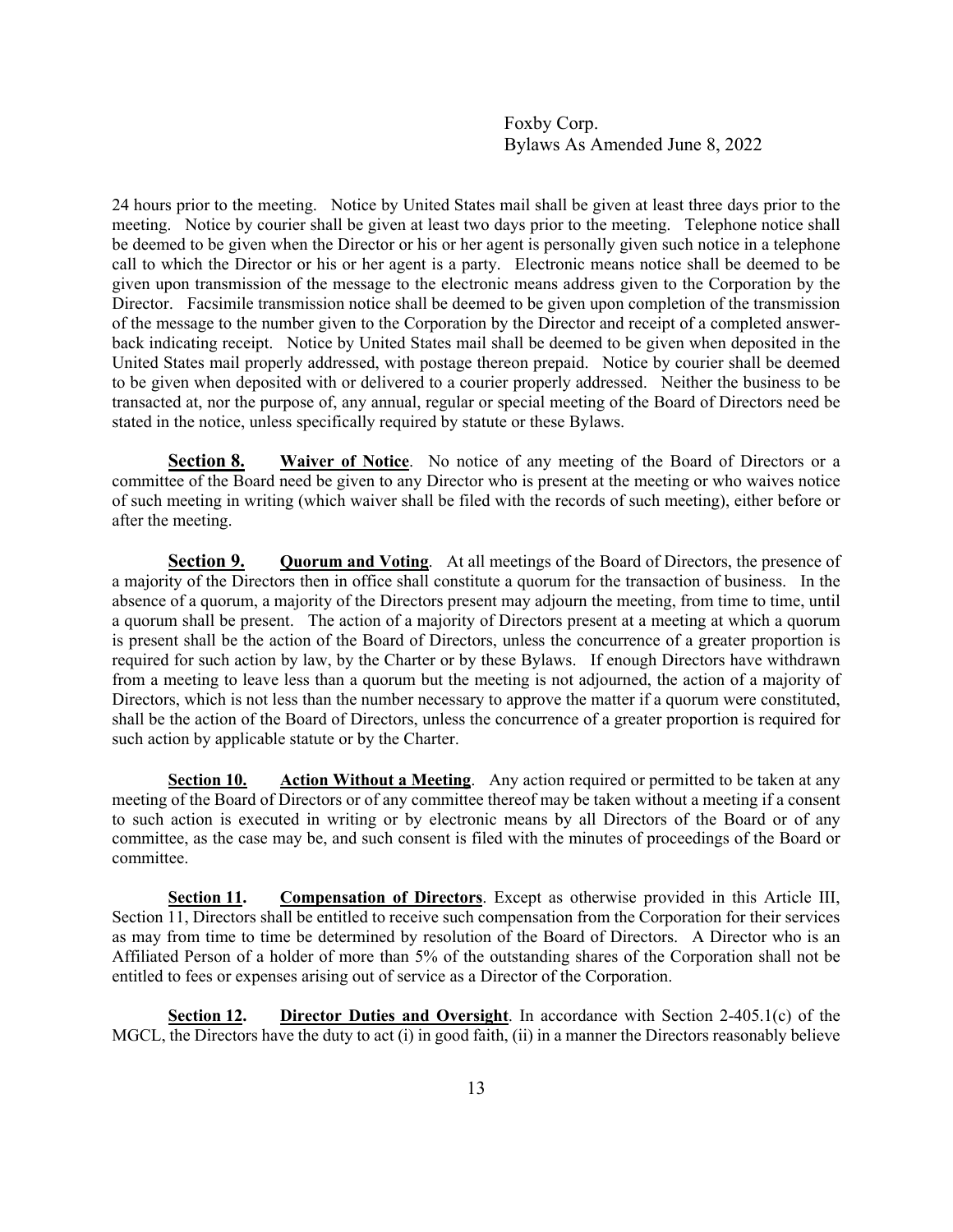to be in the best interests of the Corporation, and (iii) with the care that an ordinarily prudent person in a like position would use under similar circumstances. Any Director acting in accordance with the standard of conduct provided in this Article III, Section 12 shall have the immunity from liability described under Section 5-417 of the Courts and Judicial Proceedings Act. Under the standard of conduct provided in this Article III, Section 12, the Directors have no duty to take action to narrow any discount by which the Corporation's shares may trade to the net asset value of such shares, nor do the Directors have any obligation to consider measures to narrow such discount as part of their normal oversight functions.

# **ARTICLE IV**

#### **COMMITTEES**

**Section 1. Number, Tenure and Qualifications**. The Board of Directors may appoint from among its members an Executive Committee, a Continuing Directors Committee, an Audit Committee and other committees, composed of one or more Directors, to serve at the pleasure of the Board of Directors.

**Section 2. Powers**. The Board of Directors may delegate to committees appointed under Section 1 of this Article IV any of the powers of the Board of Directors, except as prohibited by law.

**Section 3. Meeting.** Notice of committee meetings shall be given in the same manner as notice for special meetings of the Board of Directors. A majority of the members of the committee shall constitute a quorum for the transaction of business at any meeting of the committee. The act of a majority of the committee members present at a meeting shall be the act of such committee. The Board of Directors may designate a chairman of any committee, and such chairman or, in the absence of a chairman, any two members of any committee (if there are at least two members of the Committee) may fix the time and place of its meeting unless the Board shall other provide. In the absence of any member of any such committee, the members thereof present at any meeting, whether or not they constitute a quorum, may appoint another Director to act in the place of such absent member.

**Section 4. Telephone Meeting.** Members of a committee of the Board of Directors may participate in a meeting by means of a conference telephone or similar communications equipment if all persons participating in the meeting can hear each other at the same time. Participation in a meeting by these means shall constitute presence in person at the meeting.

**Section 5. Written Consent by Committee**. Any action required or permitted to be taken at any meeting of a committee of the Board of Directors may be taken without a meeting, if a consent to such action is executed in writing or by electronic means by each member of the committee and such written consent is filed with the minutes of proceedings of such committee.

**Section 6. Vacancies**. Subject to the provisions hereof, the Board of Directors shall have the power at any time to change the membership of any committee, to fill all vacancies, to designate alternate members to replace any absent or disqualified member or to dissolve any such committee.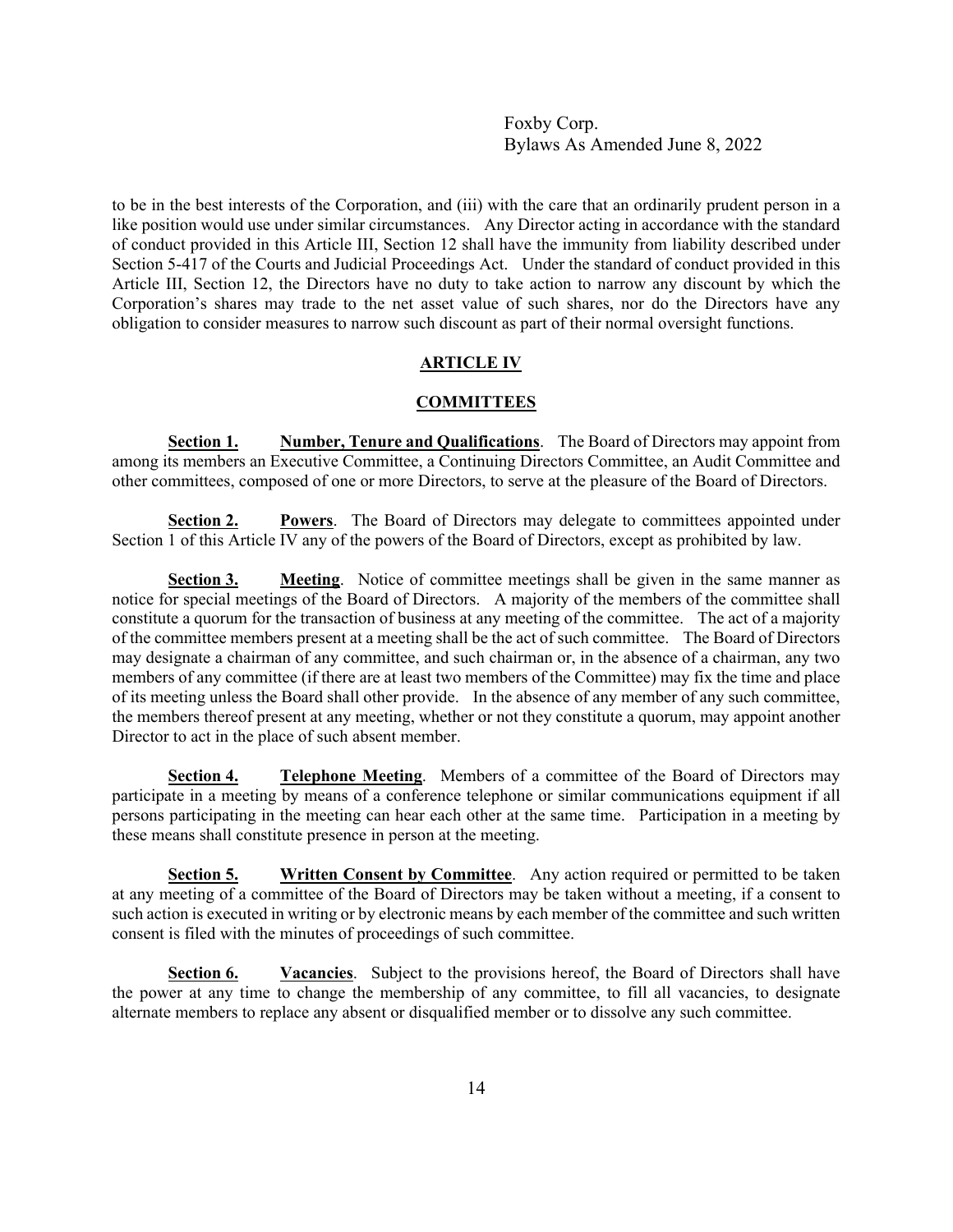**Section 7.** Continuing Directors Committee. There shall be a Continuing Directors Committee of the Board which shall have the power to take all actions delegated to the Continuing Directors Committee by the Board of Directors, as stated in these Bylaws. The members of the Continuing Directors Committee (the "Continuing Directors") shall consist solely of: (1) each of Jon Tomasson, Peter K. Werner, Roger A. Atkinson, and Thomas B. Winmill (each, an "Initial Director"); (2) a Director whose appointment or nomination was approved by a majority of the Initial Directors; and (3) a Director whose appointment or nomination was approved by a majority of the Continuing Directors.

**Section 8. Executive Committee.** Unless otherwise provided by resolution of the Board of Directors, the Executive Committee shall exercise the powers of the Board of Directors between meetings of the Board to the extent permitted by law to be delegated and not delegated by the Board to any other committee.

## **ARTICLE V**

#### **OFFICERS**

**Section 1. General**. The officers of the Corporation shall be a President, a Secretary and a Treasurer, and may include one or more Vice Chairman, Vice Presidents, Assistant Secretaries or Assistant Treasurers, and such other officers as may be appointed in accordance with the provisions of Section 10 of this Article V.

**Section 2. Election, Tenure, and Qualifications**. The officers of the Corporation, except those appointed as provided in Section 10 of this Article V, shall be elected by the Board of Directors at any time. Except as otherwise provided in this Article V, each officer shall hold office until his successor shall have been elected and qualified. Any person may hold one or more offices of the Corporation except the offices of President and Vice President. Only members of the Continuing Directors Committee qualify for the offices of Chairman, Vice Chairman, and President.

**Section 3. Removal and Resignation**. Whenever in the judgment of the Board of Directors the best interest of the Corporation will be served thereby, any officer may be removed from office by the vote of a majority of the members of the Board of Directors, or the Executive Committee, given at any time. Any officer may resign his office at any time by delivering a written resignation to the Board of Directors, the President, the Secretary, or any Assistant Secretary. Unless otherwise specified therein, such resignation shall take effect upon delivery. Such resignation shall be without prejudice to the contract rights, if any, of the Corporation.

**Section 4. President**. The President shall be the chief executive officer of the Corporation and, in the absence or unwillingness of the Chairman of the Board or Vice Chairman or if no Chairman of the Board or Vice Chairman has been elected, shall preside at all stockholders' meetings. Subject to the supervision of the Board of Directors, the President shall have general charge of the business, affairs and property of the Corporation and general supervision over its officers, employees and agents. The President may sign in the name and on behalf of the Corporation all deeds, bonds, contracts, or agreements. The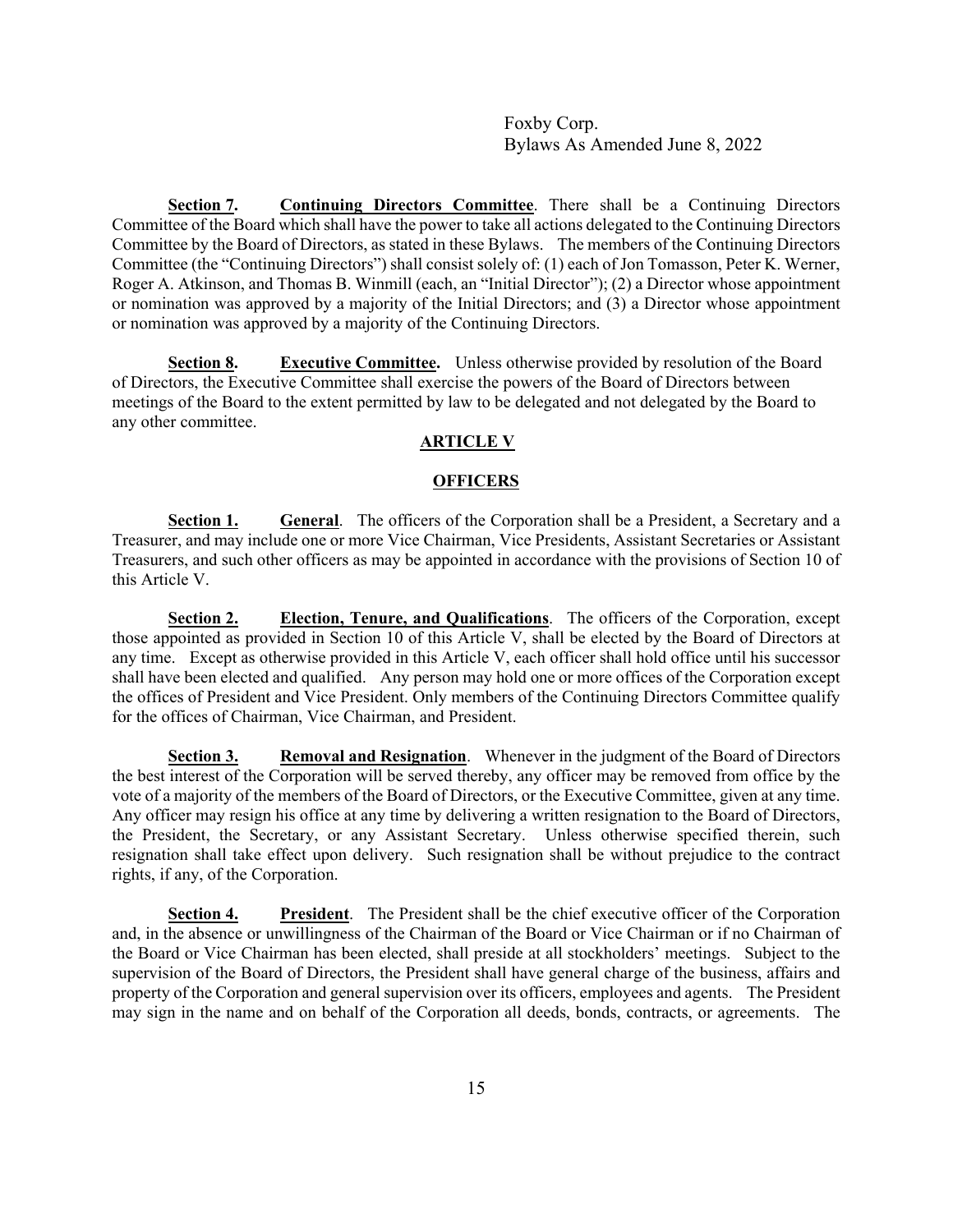President shall exercise such other powers and perform such other duties as from time to time may be assigned to him by the Board of Directors.

**Section 5. Chairman**. The Chairman shall be the Chairman of the Board of Directors and shall preside at all Directors' meetings and stockholders' meetings. He may sign in the name and on behalf of the Corporation all deeds, bonds, contracts, or agreements. He shall exercise such other powers and perform such other duties, or delegate them as permitted by law or the Board of Directors, as from time to time may be assigned to him by the Board of Directors.

**Section 6.** Vice Chairman. The Board of Directors may from time to time elect from among the members of the Continuing Directors Committee a Vice Chairman who shall have such powers and perform such duties as from time to time may be assigned to him by the Board of Directors, Chairman of the Board or the President. At the request of, or in the absence or unwillingness or in the event of the disability of the Chairman of the Board, the Vice Chairman may perform all the duties of the Chairman of the Board or the President and, when so acting, shall have all the powers of and be subject to all the restrictions upon such representative officers.

**Section 7. Vice President**. The Board of Directors may from time to time elect one or more Vice Presidents who shall have such powers and perform such duties as from time to time may be assigned to them by the Board of Directors or the President, as the case may be. At the request or in the absence or disability of the President, as the case may be, the Vice President (or, if there are two or more Vice Presidents, then the senior of the Vice Presidents present and able to act) may perform all the duties of the President and, when so acting, shall have all the powers of and be subject to all the restrictions upon the President.

**Section 8. Treasurer and Assistant Treasurers**. The Treasurer shall be the principal financial and accounting officer of the Corporation and shall have general charge of the finances and books of account of the Corporation. Except as otherwise provided by the Board of Directors, he shall have general supervision of the funds and property of the Corporation and of the performance by the Custodian of its duties with respect thereto. He shall render to the Board of Directors, whenever directed by the Board, an account of the financial condition of the Corporation and of all his transactions as Treasurer; and as soon as possible after the close of each fiscal year he shall make and submit to the Board of Directors a like report for such fiscal year. He shall perform all acts incidental to the Office of Treasurer, subject to the control of the Board of Directors.

Any Assistant Treasurer may perform such duties of the Treasurer as the Treasurer or the Board of Directors may assign, and, in the absence of the Treasurer, he may perform all the duties of the Treasurer.

**Section 9. Secretary and Assistant Secretaries**. The Secretary shall attend to the giving and serving of all notices of the Corporation and shall record all proceedings of the meetings of the stockholders and Directors in books to be kept for that purpose. He shall keep in safe custody the seal of the Corporation, and shall have charge of the records of the Corporation, including the stock books and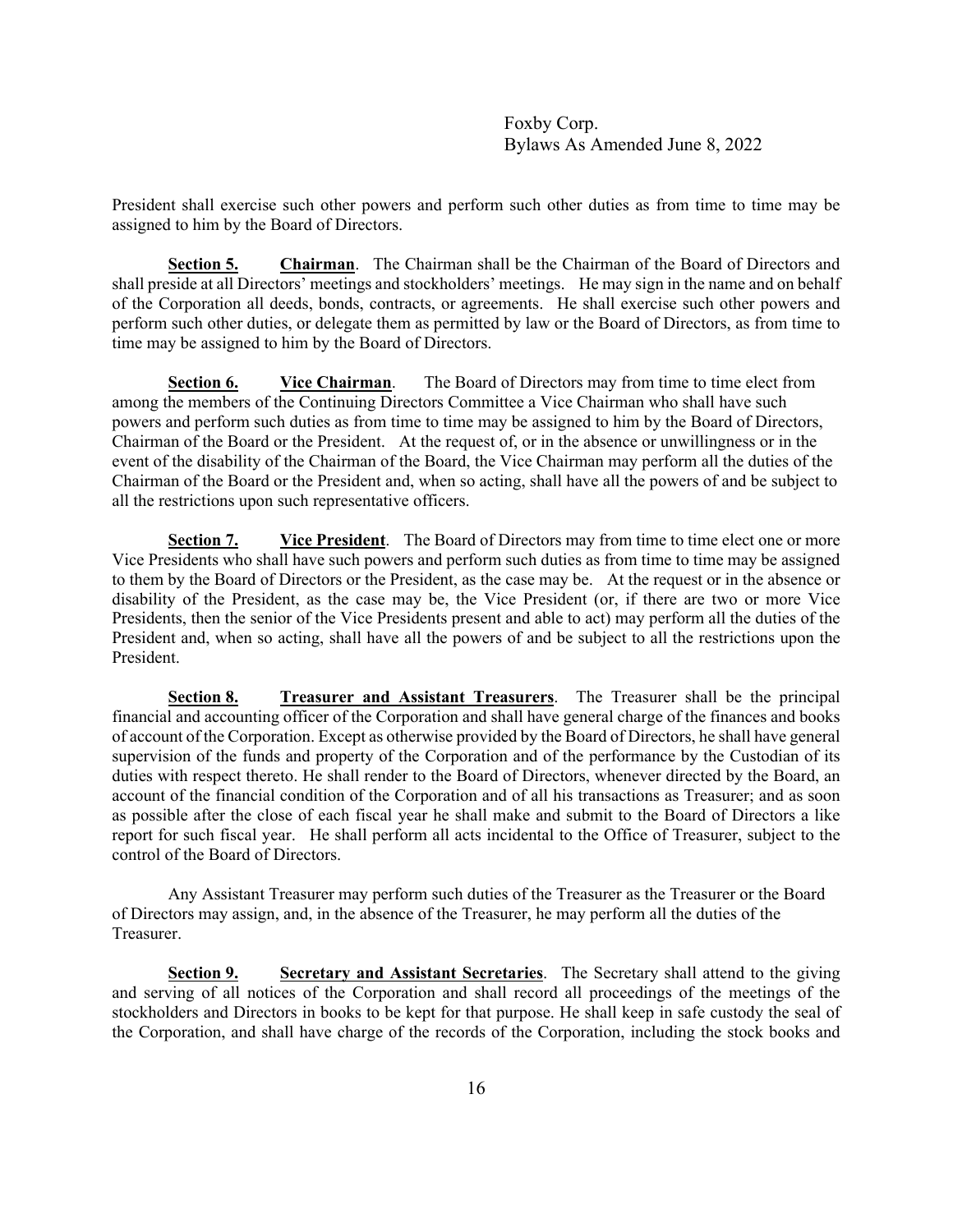such other books and papers as the Board of Directors may direct and such books, reports, certificates and other documents required by law to be kept, all of which shall at all reasonable times be open to inspection by any Director. He shall perform such other duties as appertain to his office or as may be required by the Board of Directors.

Any Assistant Secretary may perform such duties of the Secretary as the Secretary or the Board of Directors may assign, and, in the absence of the Secretary, he may perform all the duties of the Secretary.

**Section 10. Subordinate Officers**. The Board of Directors from time to time may appoint such other officers or agents as it may deem advisable, each of whom shall have such title, hold office for such period, have such authority and perform such duties as the Board of Directors may determine. The Board of Directors from time to time may delegate to one or more officers or agents the power to appoint any such subordinate officers or agents and to prescribe their respective rights, terms of office, authorities and duties.

**Section 11. Remuneration**. The salaries or other compensation of the officers of the Corporation shall be fixed from time to time by resolution of the Board of Directors, except that the Board of Directors may by resolution delegate to any person or group of persons the power to fix the salaries or other compensation of any subordinate officers or agents appointed in accordance with the provisions of Section 10 of this Article V.

**Section 12. Surety Bonds**. The Board of Directors may require any officer or agent of the Corporation to execute a bond (including, without limitation, any bond required by the Investment Company Act and the rules and regulations of the Securities and Exchange Commission) to the Corporation in such sum and with such surety or sureties as the Board of Directors may determine, conditioned upon the faithful performance of his duties to the Corporation, including responsibility for negligence and for the accounting of any of the Corporation's property, funds or securities that may come into his hands.

# **ARTICLE VI**

## **STOCK**

**Section 1. Shares of Stock**. The interest of each stockholder of the Corporation shall be represented by shares of stock in such form as the Board of Directors may from time to time prescribe. The Board of Directors may authorize the issuance of certificated and uncertificated shares by the Corporation, and may prescribe procedures for the issuance and registration or transfer thereof, and with respect to such other matters relating to certificated and uncertificated shares as the Board of Directors may deem appropriate. No such authorization shall affect previously issued and outstanding shares represented by certificates until such certificates shall have been surrendered to the Corporation.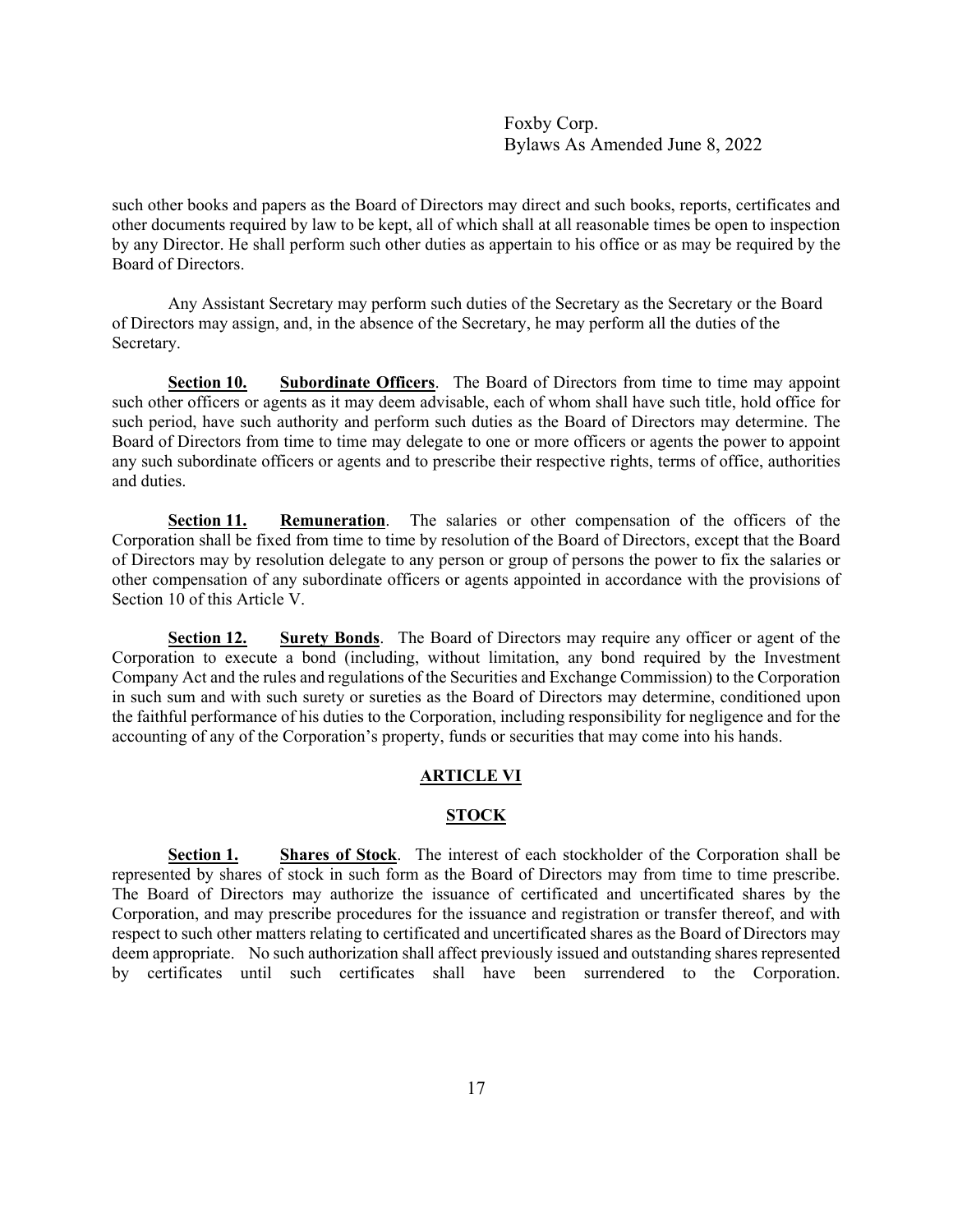In the event that the Board of Directors authorizes the issuance of uncertificated shares of stock, the Board of Directors may, in its discretion and at any time, discontinue or re-continue the issuance of share certificates and may, by written notice to the registered owners of each certificated share, require the surrender of share certificates to the Corporation for cancellation. Such surrender and cancellation shall not affect the ownership of shares of the Corporation.

**Section 2. Transfer of Shares**. Shares of the Corporation shall be transferable on the books of the Corporation by the holder thereof in person or by his duly authorized attorney or legal representative (i) if a certificate or certificates have been issued, upon surrender and cancellation of a certificate or certificates for the same number of shares of the same class, duly endorsed or accompanied by proper instruments of assignment and transfer, with such proof of the authenticity of the signature as the Corporation or its agents may reasonably require, or (ii) as otherwise prescribed by the Board of Directors. The shares of stock of the Corporation may be freely transferred, and the Board of Directors may, from time to time, adopt rules and regulations with reference to the method of transfer of the shares of stock of the Corporation. The Corporation shall be entitled to treat the holder of record of any share of stock as the absolute owner thereof for all purposes, and accordingly shall not be bound to recognize any legal, equitable or other claim or interest in such share on the part of any other person, whether or not it shall have express or other notice thereof, except as otherwise expressly provided by law or the statutes of the State of Maryland.

**Section 3. Stock Ledgers**. The stock ledgers of the Corporation, containing the names and addresses of the stockholders and the number of shares held by them respectively, shall be kept at the principal office of the Corporation or, if the Corporation employs a transfer agent, at the offices of the transfer agent of the Corporation. The stock ledgers of the Corporation shall be considered confidential and shall not be made available, except as required by applicable law to be made available to stockholders of record for a proper purpose in such capacity.

**Section 4. Transfer Agents and Registrars**. The Board of Directors may from time to time appoint or remove transfer agents and/or registrars of transfers of shares of stock of the Corporation, and it may appoint the same person as both transfer agent and registrar.

**Section 5. Fixing of Record Date**. The Board of Directors may fix in advance a date as a record date for the determination of the stockholders entitled to notice of, or to vote at, any stockholders' meeting or any adjournment thereof, or to express consent to corporate action in writing without a meeting, or to receive payment of any dividend or other distribution or to be allotted any other rights, or for the purpose of any other lawful action, provided that (1) such record date shall not exceed 90 days preceding the date on which the particular action requiring such determination will be taken; (2) the transfer books shall remain open regardless of the fixing of a record date; and (3) in the case of a meeting of stockholders, the record date shall be at least 10 days before the date of the meeting.

**Section 6. Lost, Stolen or Destroyed Certificates**. In the event that the Board of Directors discontinues the issuance of share certificates, thereafter shares represented by lost, stolen, or destroyed certificates shall be deemed registered and transferrable on the books of Corporation. Before registering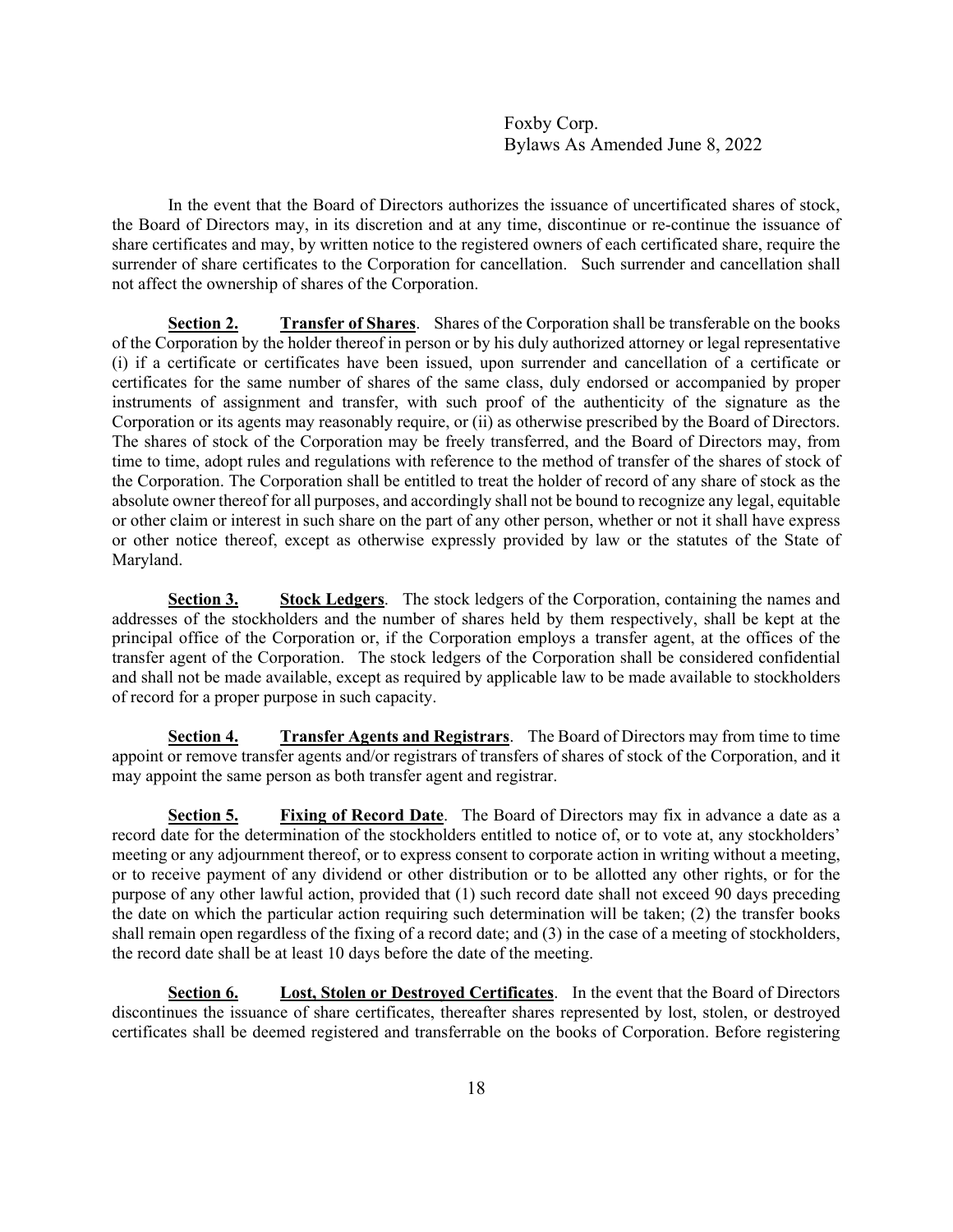shares represented by lost, stolen, or destroyed certificates on the books of Corporation, the Board of Directors or any officer authorized by the Board may, in its discretion, require the owner of the lost, stolen or destroyed certificate (or his legal representative) to give the Corporation a bond or other indemnity, in such form and in such amount as the Board or any such officer may direct and with such surety or sureties as may be satisfactory to the Board or any such officer, sufficient to indemnify the Corporation against any claim that may be made against it on account of the alleged loss, theft or destruction of any such certificate.

# **ARTICLE VII**

#### **FISCAL YEAR AND ACCOUNTANT**

**Section 1. Fiscal Year**. The fiscal year of the Corporation shall, unless otherwise ordered by the Board of Directors, be twelve calendar months ending on the 31st day of December.

**Section 2. Accountant**. The Corporation shall employ an independent public accountant or a firm of independent public accountants as its Accountants to examine the accounts and financial statements of the Corporation. The employment of the Accountant shall be conditioned upon the right of the Corporation to terminate the employment forthwith without any penalty by vote of a majority of the outstanding voting securities at any stockholders' meeting called for that purpose.

# **ARTICLE VIII**

#### **INDEMNIFICATION AND ADVANCEMENT OF EXPENSES**

To the maximum extent permitted by Maryland law and the Investment Company Act, in effect from time to time, the Corporation shall indemnify and, without requiring a preliminary determination of the ultimate entitlement to indemnification, shall pay or reimburse reasonable expenses in advance of final disposition of a proceeding to (a) any individual who is a current or former member of the Continuing Directors Committee, officer, employee or agent of the Corporation and who is made a party to the proceeding by reason of his or her service in that capacity or (b) any individual who, while a member of the Continuing Directors Committee, officer, employee or agent of the Corporation and at the request of the Corporation, serves or has served in a similar capacity for another entity and who is made a party to the proceeding by reason of his or her service in that capacity. The Corporation may, with the approval of its Board of Directors as set forth below, provide such indemnification and advance for expenses to a member of the Continuing Directors Committee who served a predecessor of the Corporation in any of the capacities described in (a) or (b) above and to any officer, employee or agent of a predecessor of the Corporation.

Neither the amendment nor repeal of this Article, nor the adoption or amendment of any other provision of the Bylaws or Charter of the Corporation inconsistent with this Article, shall apply to or affect in any respect the applicability of the preceding paragraph with respect to any act or failure to act which occurred prior to such amendment, repeal or adoption.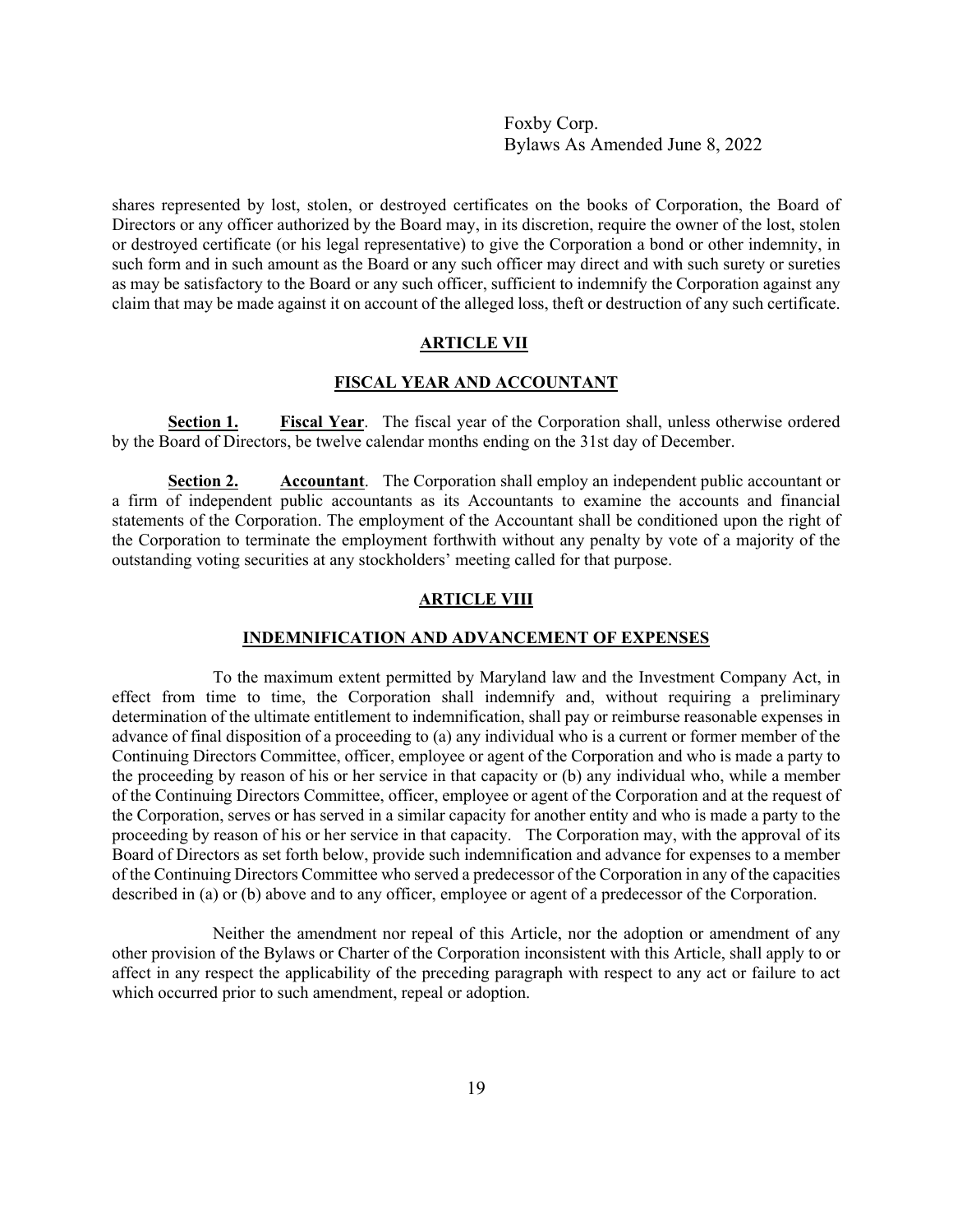No provision of this Article VIII shall be effective to protect or purport to protect any Director or officer of the Corporation against liability to the Corporation or its stockholders to which he or she would otherwise be subject by reason of willful misfeasance, bad faith, gross negligence or reckless disregard of the duties involved in the conduct of his or her office.

Notwithstanding the foregoing, no determination or resolution required or permitted to be made with respect to the indemnification or advance of expenses to any individual as set forth above shall be valid unless such resolution is adopted or determination made by the affirmative vote of at least a majority of the Board of Directors which includes the affirmative vote of at least a majority of the members of the Continuing Directors Committee.

# **ARTICLE IX**

# **ADOPTION, ALTERATION OR REPEAL OF BYLAWS**

Except as otherwise expressly provided in these Bylaws, the Board of Directors shall have the exclusive power to adopt, alter or repeal any provision of these Bylaws and to make new Bylaws; provided, however, that any such action of the Board of Directors shall include the affirmative vote of at least a majority of the members of the Continuing Directors Committee.

#### **ARTICLE X**

#### **EXCLUSIVE FORUM**

 Unless the Corporation consents in writing to the selection of an alternative forum, the Circuit Court for Baltimore City, Maryland (or, in the event that the Circuit Court does not have jurisdiction, other state courts of the State of Maryland or, if no state court located within the State of Maryland has jurisdiction, the United States District Court for the District of Maryland, Baltimore Division) shall, to the fullest extent permitted by law, be the sole and exclusive forum for (i) any derivative action or proceeding brought on behalf of the Corporation, (ii) any action asserting a claim of breach of any duty owed by any Director or officer or other employee of the Corporation to the Corporation or to the stockholders of the Corporation, (iii) any action asserting a claim against the Corporation or any Director or officer or other employee of the Corporation arising pursuant to any provision of the MGCL, the Charter or these Bylaws, (iv) any action to interpret, apply, enforce or determine the validity of the Charter or these Bylaws, or (v) any action asserting a claim against the Corporation or any Director or officer or other employee of the Corporation that is governed by the internal affairs doctrine.

 If any action within the scope of this Article is filed in a court other than a court located within the State of Maryland (a "Foreign Action") in the name of any stockholder, such stockholder shall be deemed to have consented to (i) the personal jurisdiction of the state and federal courts located within the State of Maryland in connection with any action brought in any such court to enforce this Article X, and